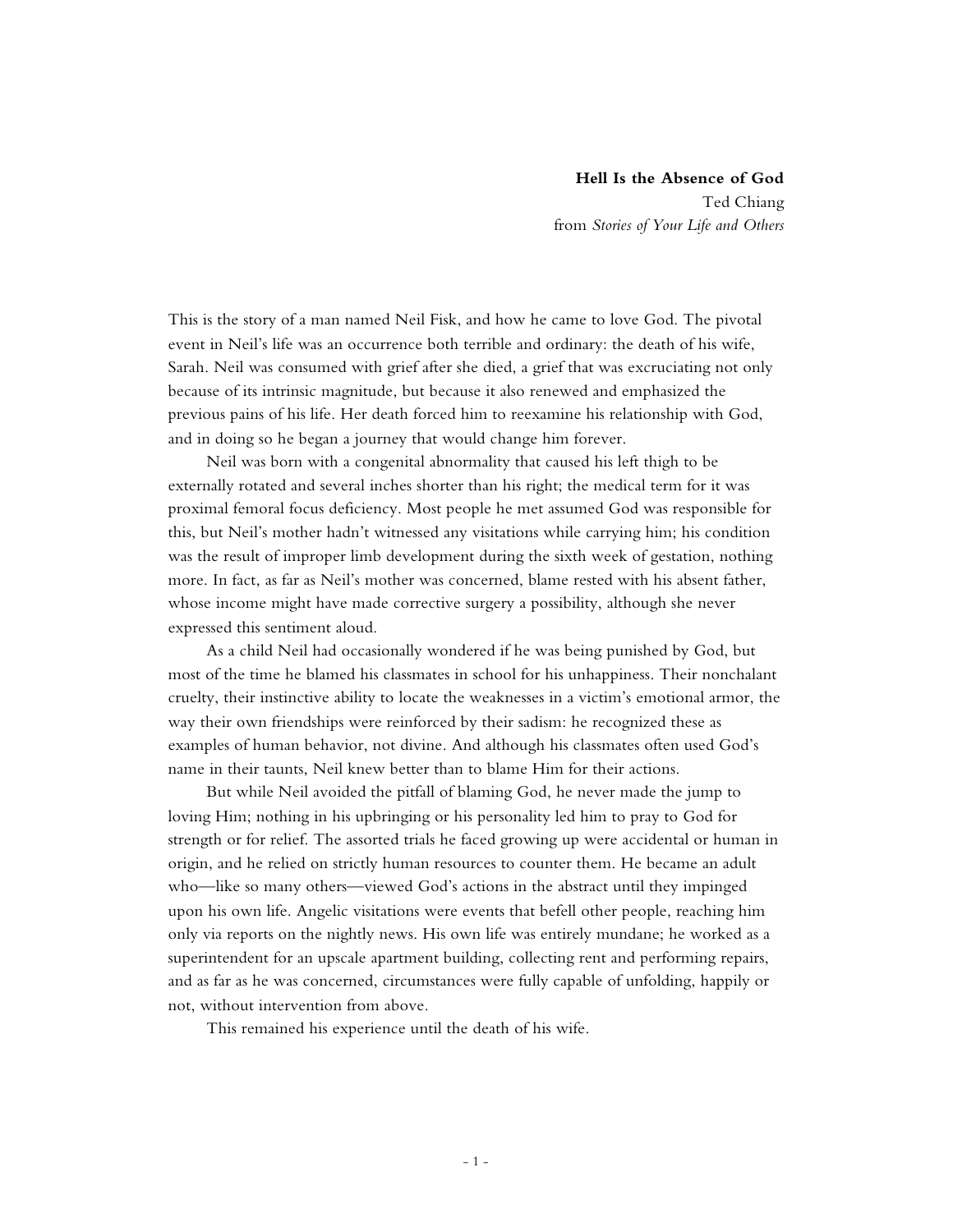It was an unexceptional visitation, smaller in magnitude than most but no different in kind, bringing blessings to some and disaster to others. In this instance the angel was Nathanael, making an appearance in a downtown shopping district. Four miracle cures were effected: the elimination of carcinomas in two individuals, the regeneration of the spinal cord in a paraplegic, and the restoration of sight to a recently blinded person. There were also two miracles that were not cures: a delivery van, whose driver had fainted at the sight of the angel, was halted before it could overrun a busy sidewalk; another man was caught in a shaft of Heaven's light when the angel departed, erasing his eyes but ensuring his devotion.

Neil's wife, Sarah Fisk, had been one of the eight casualties. She was hit by flying glass when the angel's billowing curtain of flame shattered the storefront window of the café in which she was eating. She bled to death within minutes, and the other customers in the café—none of whom suffered even superficial injuries—could do nothing but listen to her cries of pain and fear, and eventually witness her soul's ascension toward Heaven.

Nathanael hadn't delivered any specific message; the angel's parting words, which had boomed out across the entire visitation site, were the typical *Behold the power of the Lord.* Of the eight casualties that day, three souls were accepted into Heaven and five were not, a closer ratio than the average for deaths by all causes. Sixty-two people received medical treatment for injuries ranging from slight concussions to ruptured eardrums to burns requiring skin grafts. Total property damage was estimated at \$8.1 million, all of it excluded by private insurance companies due to the cause. Scores of people became devout worshipers in the wake of the visitation, either out of gratitude or terror.

Alas, Neil Fisk was not one of them.

After a visitation, it's common for all the witnesses to meet as a group and discuss how their common experience has affected their lives. The witnesses of Nathanael's latest visitation arranged such group meetings, and family members of those who had died were welcome, so Neil began attending. The meetings were held once a month in a basement room of a large church downtown; there were metal folding chairs arranged in rows, and in the back of the room was a table holding coffee and doughnuts. Everyone wore adhesive name tags made out in felt-tip pen.

•

While waiting for the meetings to start, people would stand around, drinking coffee, talking casually. Most people Neil spoke to assumed his leg was a result of the visitation, and he had to explain that he wasn't a witness, but rather the husband of one of the casualties. This didn't bother him particularly; he was used to explaining about his leg. What did bother him was the tone of the meetings themselves, when participants spoke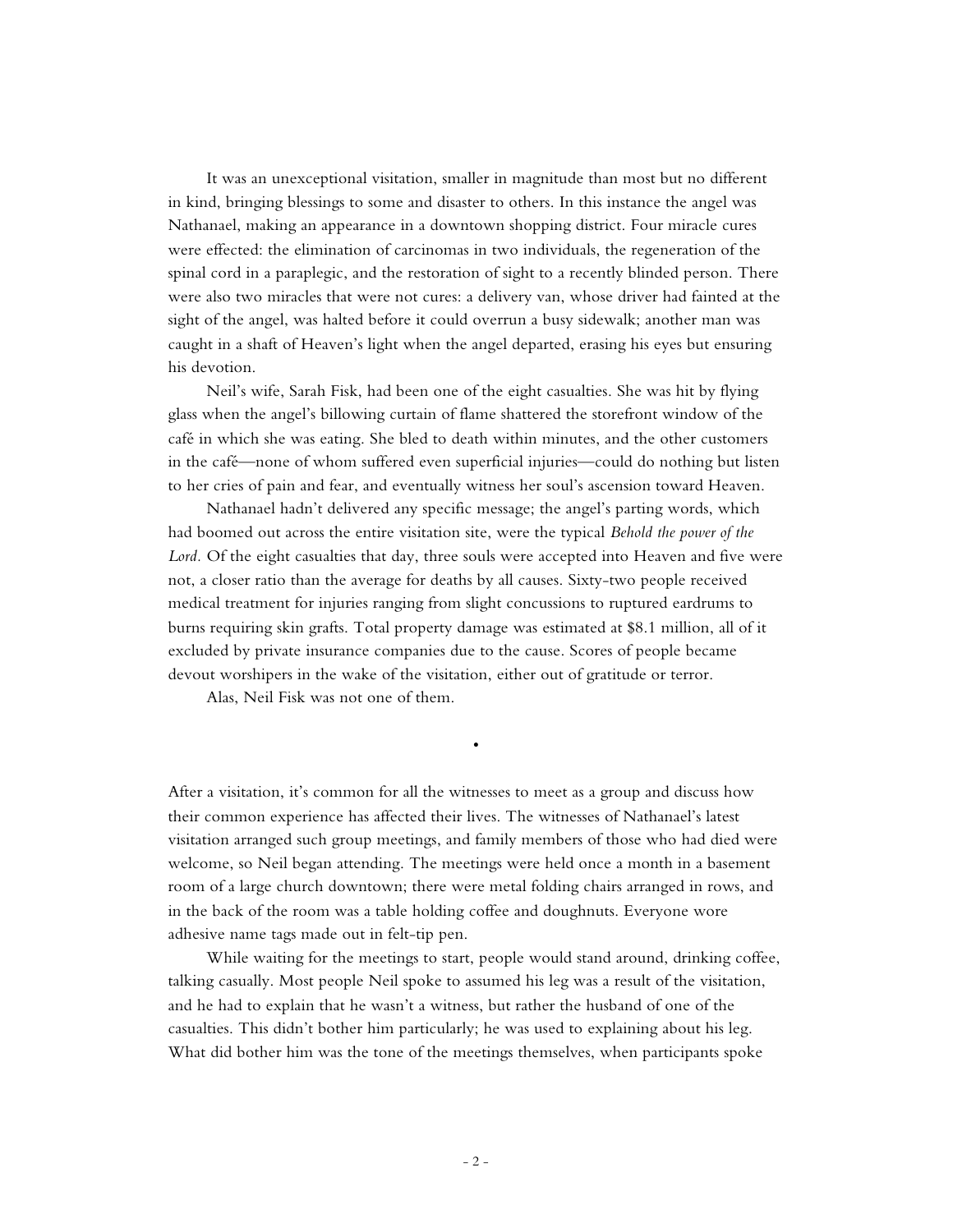about their reaction to the visitation: most of them talked about their newfound devotion to God, and they tried to persuade the bereaved that they should feel the same.

Neil's reaction to such attempts at persuasion depended on who was making it. When it was an ordinary witness, he found it merely irritating. When someone who'd received a miracle cure told him to love God, he had to restrain an impulse to strangle the person. But what he found most disquieting of all was hearing the same suggestion from a man named Tony Crane; Tony's wife had died in the visitation too, and he now projected an air of groveling with his every movement. In hushed, tearful tones he explained how he had accepted his role as one of God's subjects, and he advised Neil to do likewise.

Neil didn't stop attending the meetings—he felt that he somehow owed it to Sarah to stick with them—but he found another group to go to as well, one more compatible with his own feelings: a support group devoted to those who'd lost a loved one during a visitation, and were angry at God because of it. They met every other week in a room at the local community center, and talked about the grief and rage that boiled inside of them.

All the attendees were generally sympathetic to one another, despite differences in their various attitudes toward God. Of those who'd been devout before their loss, some struggled with the task of remaining so, while others gave up their devotion without a second glance. Of those who'd never been devout, some felt their position had been validated, while others were faced with the near impossible task of becoming devout now. Neil found himself, to his consternation, in this last category.

Like every other non-devout person, Neil had never expended much energy on where his soul would end up; he'd always assumed his destination was Hell, and he accepted that. That was the way of things, and Hell, after all, was not physically worse than the mortal plane.

It meant permanent exile from God, no more and no less; the truth of this was plain for anyone to see on those occasions when Hell manifested itself. These happened on a regular basis; the ground seemed to become transparent, and you could see Hell as if you were looking through a hole in the floor. The lost souls looked no different than the living, their eternal bodies resembling mortal ones. You couldn't communicate with them—their exile from God meant that they couldn't apprehend the mortal plane where His actions were still felt—but as long as the manifestation lasted you could hear them talk, laugh, or cry, just as they had when they were alive.

People varied widely in their reactions to these manifestations. Most devout people were galvanized, not by the sight of anything frightening, but at being reminded that eternity outside paradise was a possibility. Neil, by contrast, was one of those who were unmoved; as far as he could tell, the lost souls as a group were no unhappier than he was,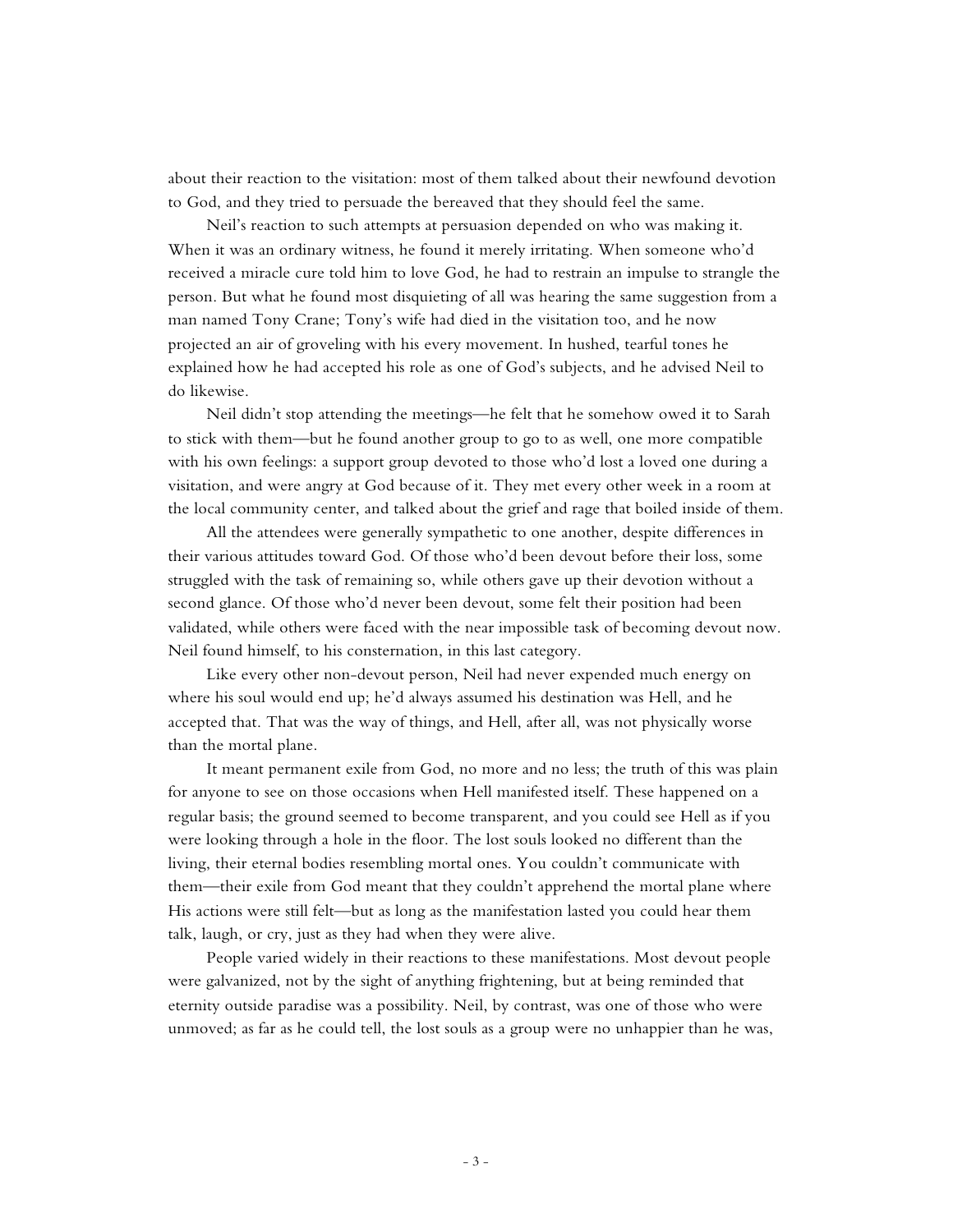their existence no worse than his in the mortal plane, and in some ways better: his eternal body would be unhampered by congenital abnormalities.

Of course, everyone knew that Heaven was incomparably superior, but to Neil it had always seemed too remote to consider, like wealth or fame or glamour. For people like him, Hell was where you went when you died, and he saw no point in restructuring his life in hopes of avoiding that. And since God hadn't previously played a role in Neil's life, he wasn't afraid of being exiled from God. The prospect of living without interference, living in a world where windfalls and misfortunes were never by design, held no terror for him.

Now that Sarah was in Heaven, his situation had changed. Neil wanted more than anything to be reunited with her, and the only way to get to Heaven was to love God with all his heart.

•

This is Neil's story, but telling it properly requires telling the stories of two other individuals whose paths became entwined with his. The first of these is Janice Reilly.

What people assumed about Neil had in fact happened to Janice. When Janice's mother was eight months pregnant with her, she lost control of the car she was driving and collided with a telephone pole during a sudden hailstorm, fists of ice dropping out of a clear blue sky and littering the road like a spill of giant ball bearings. She was sitting in her car, shaken but unhurt, when she saw a knot of silver flames—later identified as the angel Bardiel—float across the sky. The sight petrified her, but not so much that she didn't notice the peculiar settling sensation in her womb. A subsequent ultrasound revealed that the unborn Janice Reilly no longer had legs; flipper-like feet grew directly from her hip sockets.

Janice's life might have gone the way of Neil's, if not for what happened two days after the ultrasound. Janice's parents were sitting at their kitchen table, crying and asking what they had done to deserve this, when they received a vision: the saved souls of four deceased relatives appeared before them, suffusing the kitchen with a golden glow. The saved never spoke, but their beatific smiles induced a feeling of serenity in whoever saw them. From that moment on, the Reillys were certain that their daughter's condition was not a punishment.

As a result, Janice grew up thinking of her legless condition as a gift; her parents explained that God had given her a special assignment because He considered her equal to the task, and she vowed that she would not let Him down. Without pride or defiance, she saw it as her responsibility to show others that her condition did not indicate weakness, but rather strength.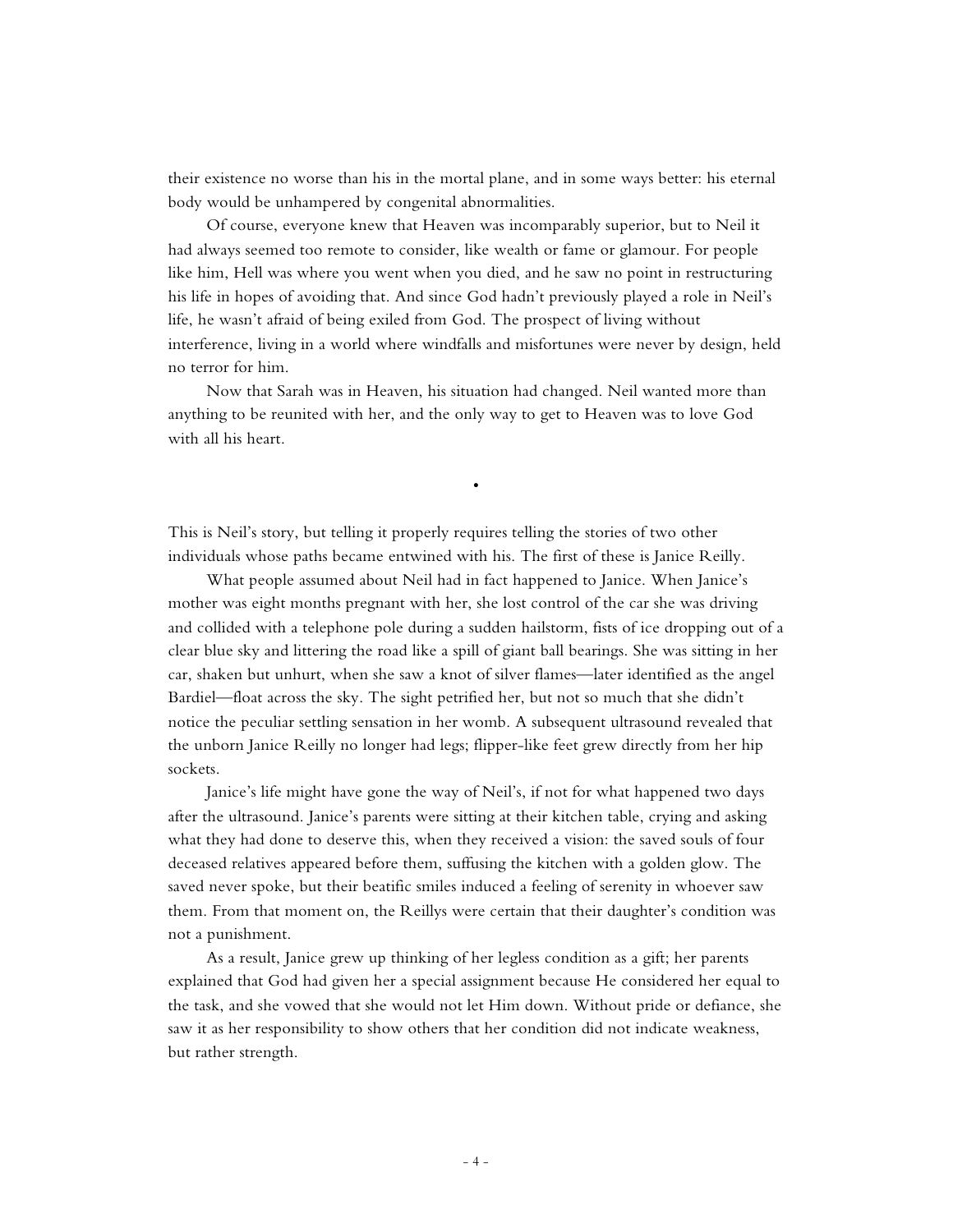As a child, she was fully accepted by her schoolmates; when you're as pretty, confident, and charismatic as she was, children don't even notice that you're in a wheelchair. It was when she was a teenager that she realized that the able-bodied people in her school were not the ones who most needed convincing. It was more important for her to set an example for other handicapped individuals, whether they had been touched by God or not, no matter where they lived. Janice began speaking before audiences, telling those with disabilities that they had the strength God required of them.

Over time she developed a reputation, and a following. She made a living writing and speaking, and established a nonprofit organization dedicated to promoting her message. People sent her letters thanking her for changing their lives, and receiving those gave her a sense of fulfillment of a sort that Neil had never experienced.

This was Janice's life up until she herself witnessed a visitation by the angel Rashiel. She was letting herself into her house when the tremors began; at first she thought they were of natural origin, although she didn't live in a geologically active area, and waited in the doorway for them to subside. Several seconds later she caught a glimpse of silver in the sky and realized it was an angel, just before she lost consciousness.

Janice awoke to the biggest surprise of her life: the sight of her two new legs, long, muscular, and fully functional.

She was startled the first time she stood up: she was taller than she expected. Balancing at such a height without the use of her arms was unnerving, and simultaneously feeling the texture of the ground through the soles of her feet made it positively bizarre. Rescue workers, finding her wandering down the street dazedly, thought she was in shock until she—marveling at her ability to face them at eye level—explained to them what had happened.

When statistics were gathered for the visitation, the restoration of Janice's legs was recorded as a blessing, and she was humbly grateful for her good fortune. It was at the first of the support group meetings that a feeling of guilt began to creep in. There Janice met two individuals with cancer who'd witnessed Rashiel's visitation, thought their cure was at hand, and been bitterly disappointed when they realized they'd been passed over. Janice found herself wondering, why had she received a blessing when they had not?

Janice's family and friends considered the restoration of her legs a reward for excelling at the task God had set for her, but for Janice, this interpretation raised another question. Did He intend for her to stop? Surely not; evangelism provided the central direction of her life, and there was no limit to the number of people who needed to hear her message. Her continuing to preach was the best action she could take, both for herself and for others.

Her reservations grew during her first speaking engagement after the visitation, before an audience of people recently paralyzed and now wheelchair-bound. Janice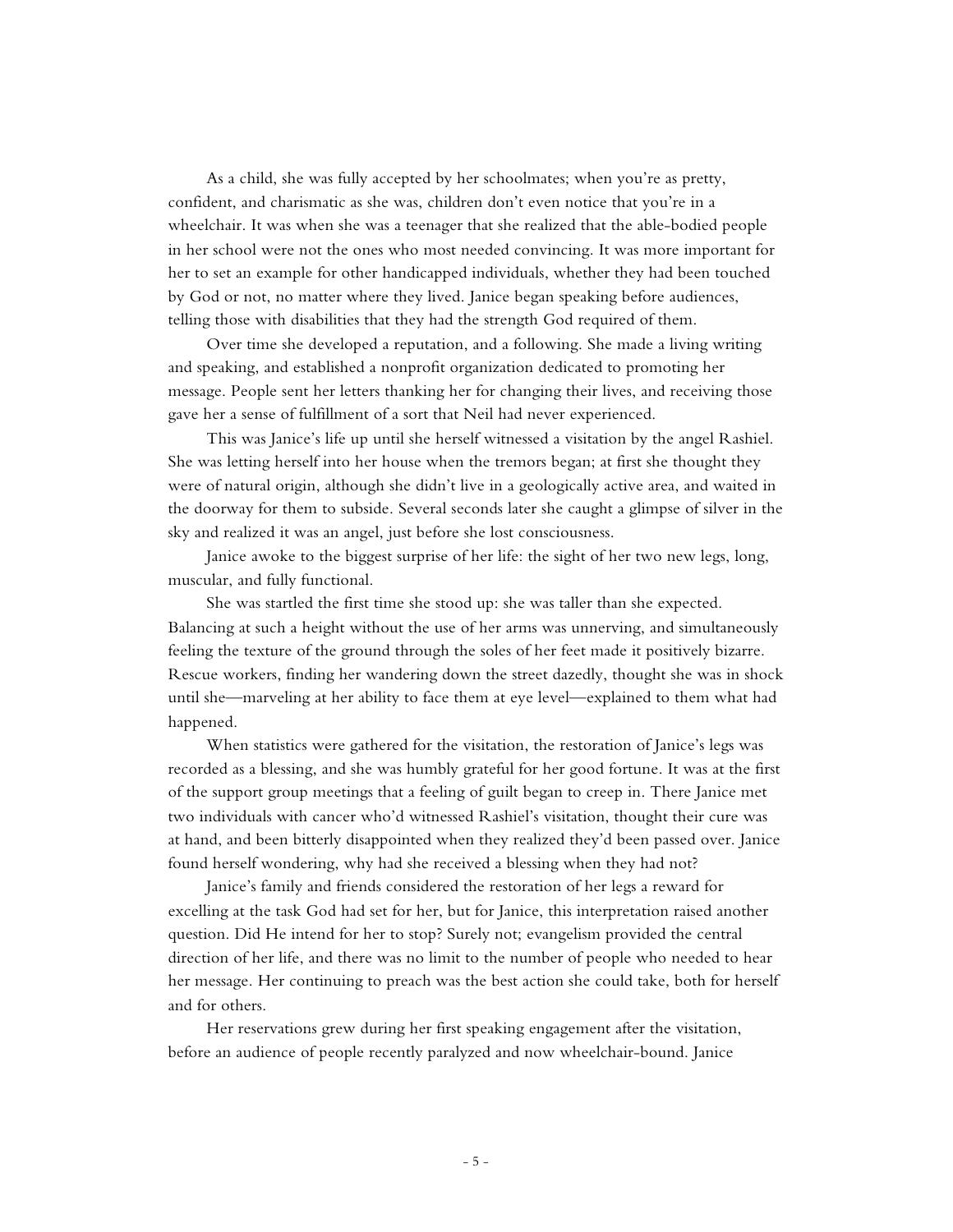delivered her usual words of inspiration, assuring them that they had the strength needed for the challenges ahead; it was during the  $Q\&A$  that she was asked if the restoration of her legs meant she had passed her test. Janice didn't know what to say; she could hardly promise them that one day their marks would be erased. In fact, she realized, any implication that she'd been rewarded could be interpreted as criticism of others who remained afflicted, and she didn't want that. All she could tell them was that she didn't know why she'd been cured, but it was obvious they found that an unsatisfying answer.

Janice returned home disquieted. She still believed in her message, but as far as her audiences were concerned, she'd lost her greatest source of credibility. How could she inspire others who were touched by God to see their condition as a badge of strength, when she no longer shared their condition?

She considered whether this might be a challenge, a test of her ability to spread His word. Clearly God had made her task more difficult than it was before; perhaps the restoration of her legs was an obstacle for her to overcome, just as their earlier removal had been.

This interpretation failed her at her next scheduled engagement. The audience was a group of witnesses to a visitation by Nathanael; she was often invited to speak to such groups in the hopes that those who suffered might draw encouragement from her. Rather than sidestep the issue, she began with an account of the visitation she herself had recently experienced. She explained that while it might appear she was a beneficiary, she was in fact facing her own challenge: like them, she was being forced to draw on resources previously untapped.

She realized, too late, that she had said the wrong thing. A man in the audience with a misshapen leg stood up and challenged her: was she seriously suggesting that the restoration of her legs was comparable to the loss of his wife? Could she really be equating her trials with his own?

Janice immediately assured him that she wasn't, and that she couldn't imagine the pain he was experiencing. But, she said, it wasn't God's intention that everyone be subjected to the same kind of trial, but only that each person face his or her own trial, whatever it might be. The difficulty of any trial was subjective, and there was no way to compare two individuals' experiences. And just as those whose suffering seemed greater than his should have compassion for him, so should he have compassion for those whose suffering seemed less.

The man was having none of it. She had received what anyone else would have considered a fantastic blessing, and she was complaining about it. He stormed out of the meeting while Janice was still trying to explain.

That man, of course, was Neil Fisk. Neil had had Janice Reilly's name mentioned to him for much of his life, most often by people who were convinced his misshapen leg was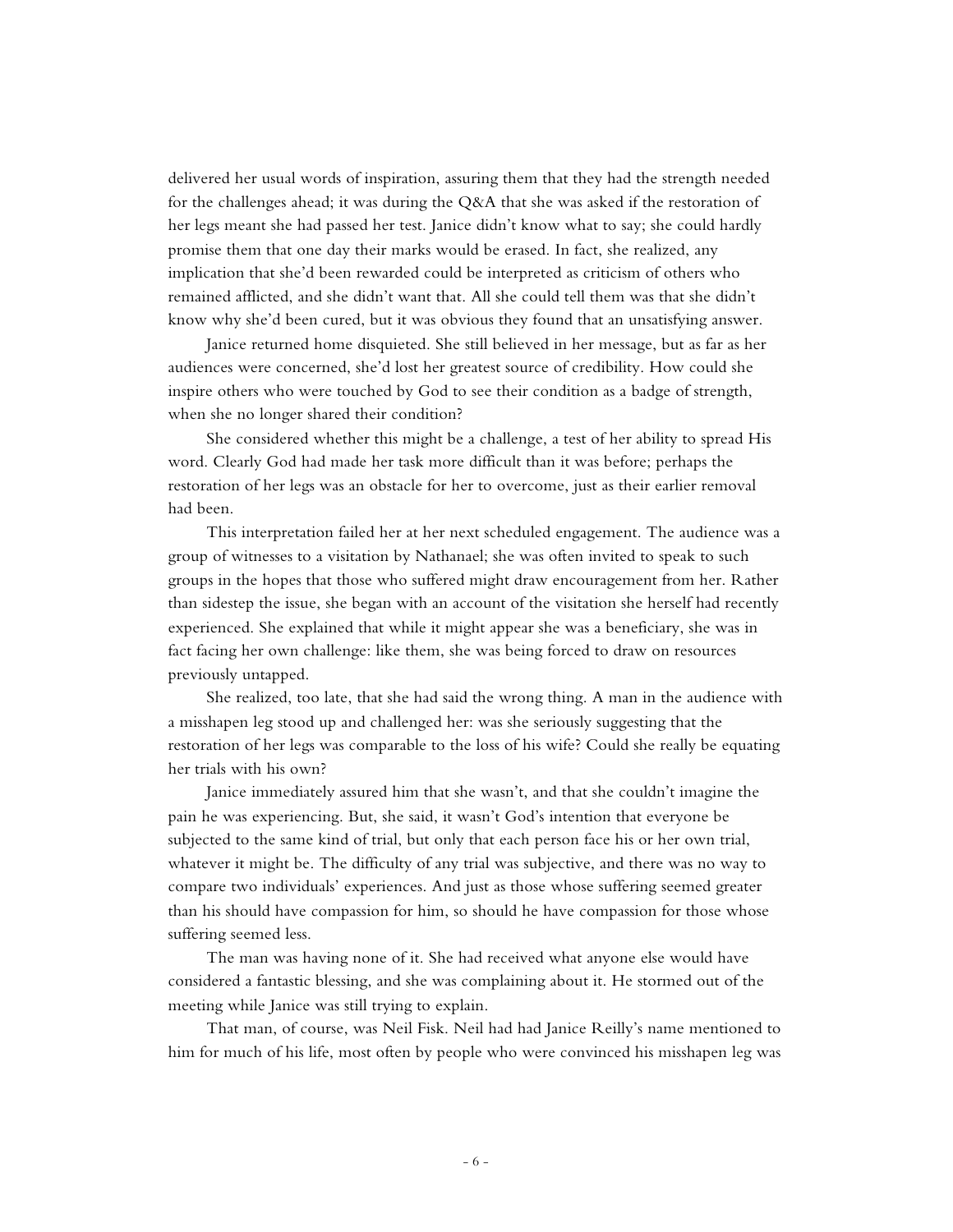a sign from God. These people cited her as an example he should follow, telling him that her attitude was the proper response to a physical handicap. Neil couldn't deny that her leglessness was a far worse condition than his distorted femur. Unfortunately, he found her attitude so foreign that, even in the best of times, he'd never been able to learn anything from her. Now, in the depths of his grief and mystified as to why she had received a gift she didn't need, Neil found her words offensive.

In the days that followed, Janice found herself more and more plagued by doubts, unable to decide what the restoration of her legs meant. Was she being ungrateful for a gift she'd received? Was it both a blessing and a test? Perhaps it was a punishment, an indication that she had not performed her duty well enough. There were many possibilities, and she didn't know which one to believe.

There is one other person who played an important role in Neil's story, even though he and Neil did not meet until Neil's journey was nearly over. That person's name is Ethan Mead.

•

Ethan had been raised in a family that was devout, but not profoundly so. His parents credited God with their above-average health and their comfortable economic status, although they hadn't witnessed any visitations or received any visions; they simply trusted that God was, directly or indirectly, responsible for their good fortune. Their devotion had never been put to any serious test, and might not have withstood one; their love for God was based in their satisfaction with the status quo.

Ethan was not like his parents, though. Ever since childhood he'd felt certain that God had a special role for him to play, and he waited for a sign telling him what that role was. He'd liked to have become a preacher, but felt he hadn't any compelling testimony to offer; his vague feelings of expectation weren't enough. He longed for an encounter with the divine to provide him with direction.

He could have gone to one of the holy sites, those places where—for reasons unknown—angelic visitations occurred on a regular basis, but he felt that such an action would be presumptuous of him. The holy sites were usually the last resort of the desperate, those people seeking either a miracle cure to repair their bodies or a glimpse of Heaven's light to repair their souls, and Ethan was not desperate. He decided that he'd been set along his own course, and in time the reason for it would become clear. While waiting for that day, he lived his life as best he could: he worked as a librarian, married a woman named Claire, raised two children. All the while, he remained watchful for signs of a greater destiny.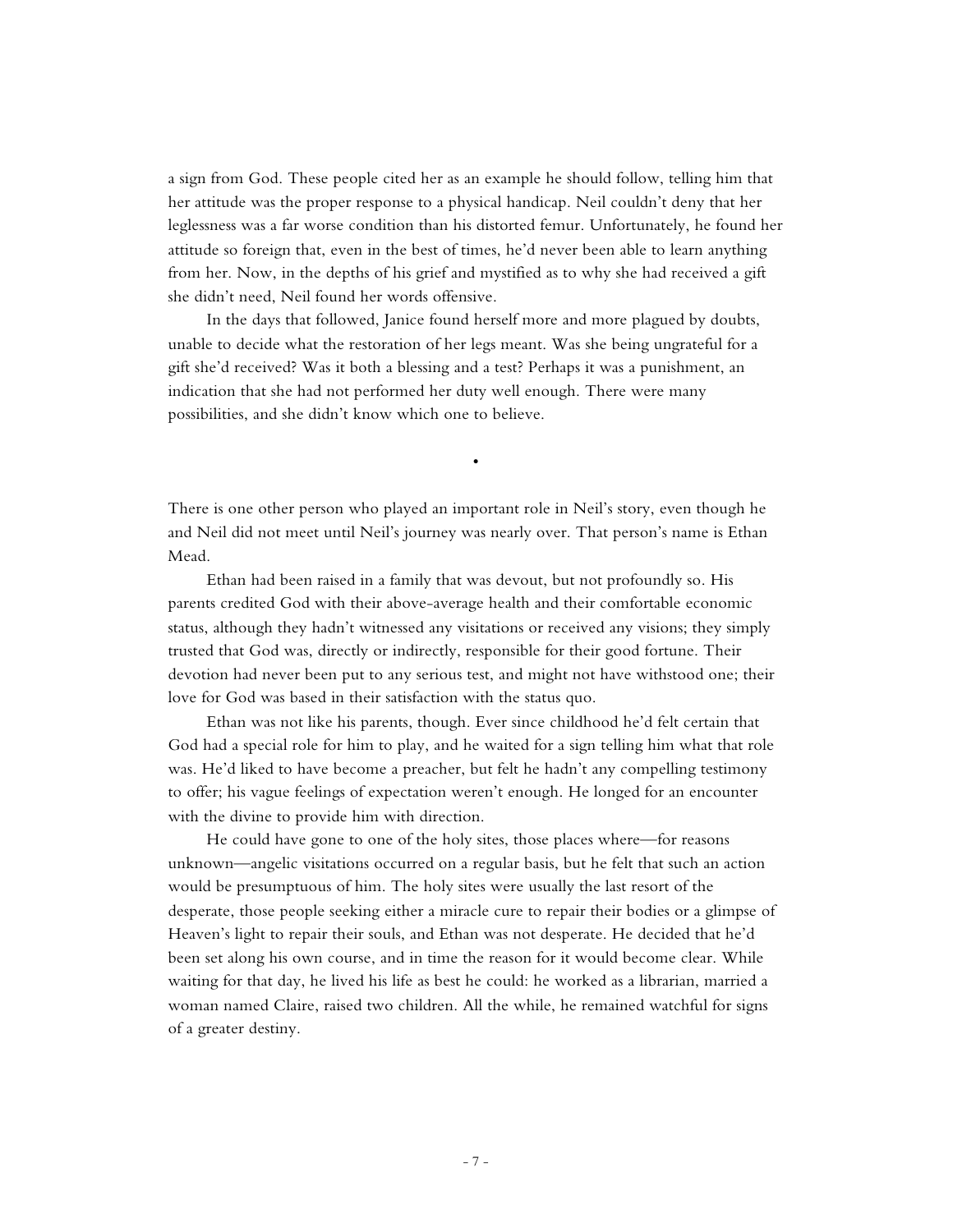Ethan was certain his time had come when he became witness to a visitation by Rashiel, the same visitation that—miles away—restored Janice Reilly's legs. Ethan was by himself when it happened; he was walking toward his car in the center of a parking lot, when the ground began to shudder. Instinctively he knew it was a visitation, and he assumed a kneeling position, feeling no fear, only exhilaration and awe at the prospect of learning his calling.

The ground became still after a minute, and Ethan looked around, but didn't otherwise move. Only after waiting for several more minutes did he rise to his feet. There was a large crack in the asphalt, beginning directly in front of him and following a meandering path down the street. The crack seemed to be pointing him in a specific direction, so he ran alongside it for several blocks until he encountered other survivors, a man and a woman climbing out of a modest fissure that had opened up directly beneath them. He waited with the two of them until rescuers arrived and brought them to a shelter.

Ethan attended the support group meetings that followed and met the other witnesses to Rashiel's visitation. Over the course of a few meetings, he became aware of certain patterns among the witnesses. Of course there were those who'd been injured and those who'd received miracle cures. But there were also those whose lives were changed in other ways: the man and woman he'd first met fell in love and were soon engaged; a woman who'd been pinned beneath a collapsed wall was inspired to become an EMT after being rescued. One business owner formed an alliance that averted her impending bankruptcy, while another whose business was destroyed saw it as a message that he change his ways. It seemed that everyone except Ethan had found a way to understand what had happened to them.

He hadn't been cursed or blessed in any obvious way, and he didn't know what message he was intended to receive. His wife, Claire, suggested that he consider the visitation a reminder that he appreciate what he had, but Ethan found that unsatisfying, reasoning that *every* visitation—no matter where it occurred—served that function, and the fact that he'd witnessed a visitation firsthand had to have greater significance. His mind was preyed upon by the idea that he'd missed an opportunity, that there was a fellow witness whom he was intended to meet but hadn't. This visitation had to be the sign he'd been waiting for; he couldn't just disregard it. But that didn't tell him what he was supposed to do.

Ethan eventually resorted to the process of elimination: he got hold of a list of all the witnesses, and crossed off those who had a clear interpretation of their experience, reasoning that one of those remaining must be the person whose fate was somehow intertwined with his. Among those who were confused or uncertain about the visitation's meaning would be the one he was intended to meet.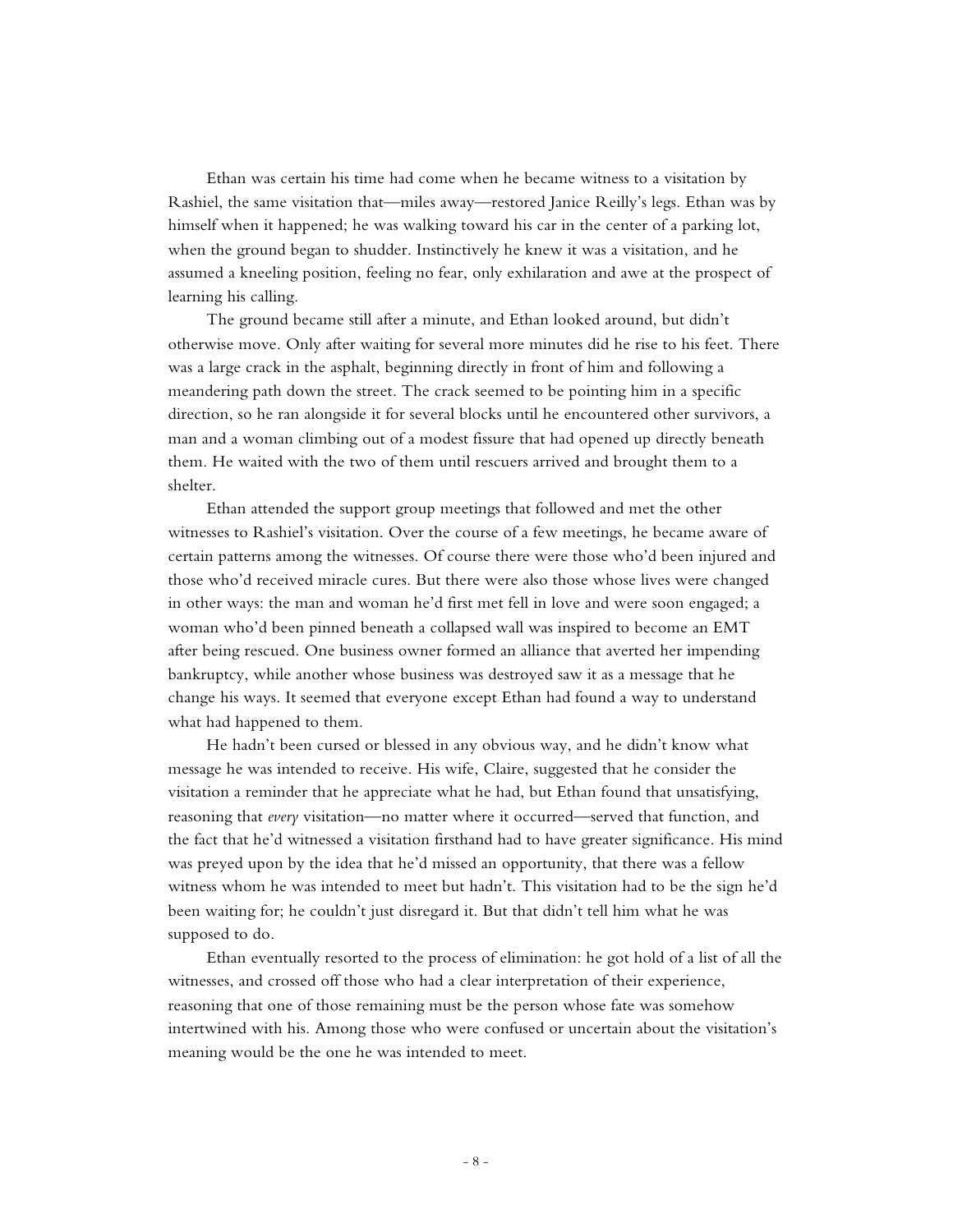When he had finished crossing names off his list, there was only one left: JANICE REILLY.

•

In public Neil was able to mask his grief as adults are expected to, but in the privacy of his apartment, the floodgates of emotion burst open. The awareness of Sarah's absence would overwhelm him, and then he'd collapse on the floor and weep. He'd curl up into a ball, his body racked by hiccuping sobs, tears and mucus streaming down his face, the anguish coming in ever-increasing waves until it was more than he could bear, more intense than he'd have believed possible. Minutes or hours later it would leave, and he would fall asleep, exhausted. And the next morning he would wake up and face the prospect of another day without Sarah.

An elderly woman in Neil's apartment building tried to comfort him by telling him that the pain would lessen in time, and while he would never forget his wife, he would at least be able to move on. Then he would meet someone else one day and find happiness with her, and he would learn to love God and thus ascend to Heaven when his time came.

This woman's intentions were good, but Neil was in no position to find any comfort in her words. Sarah's absence felt like an open wound, and the prospect that someday he would no longer feel pain at her loss seemed not just remote, but a physical impossibility. If suicide would have ended his pain, he'd have done it without hesitation, but that would only ensure that his separation from Sarah was permanent.

The topic of suicide regularly came up at the support group meetings, and inevitably led to someone mentioning Robin Pearson, a woman who used to come to the meetings several months before Neil began attending. Robin's husband had been afflicted with stomach cancer during a visitation by the angel Makatiel. She stayed in his hospital room for days at a stretch, only for him to die unexpectedly when she was home doing laundry. A nurse who'd been present told Robin that his soul had ascended, and so Robin had begun attending the support group meetings.

Many months later, Robin came to the meeting shaking with rage. There'd been a manifestation of Hell near her house, and she'd seen her husband among the lost souls. She'd confronted the nurse, who admitted to lying in the hopes that Robin would learn to love God, so that at least she would be saved even if her husband hadn't been. Robin wasn't at the next meeting, and at the meeting after that the group learned she had committed suicide to rejoin her husband.

None of them knew the status of Robin's and her husband's relationship in the afterlife, but successes were known to happen; some couples had indeed been happily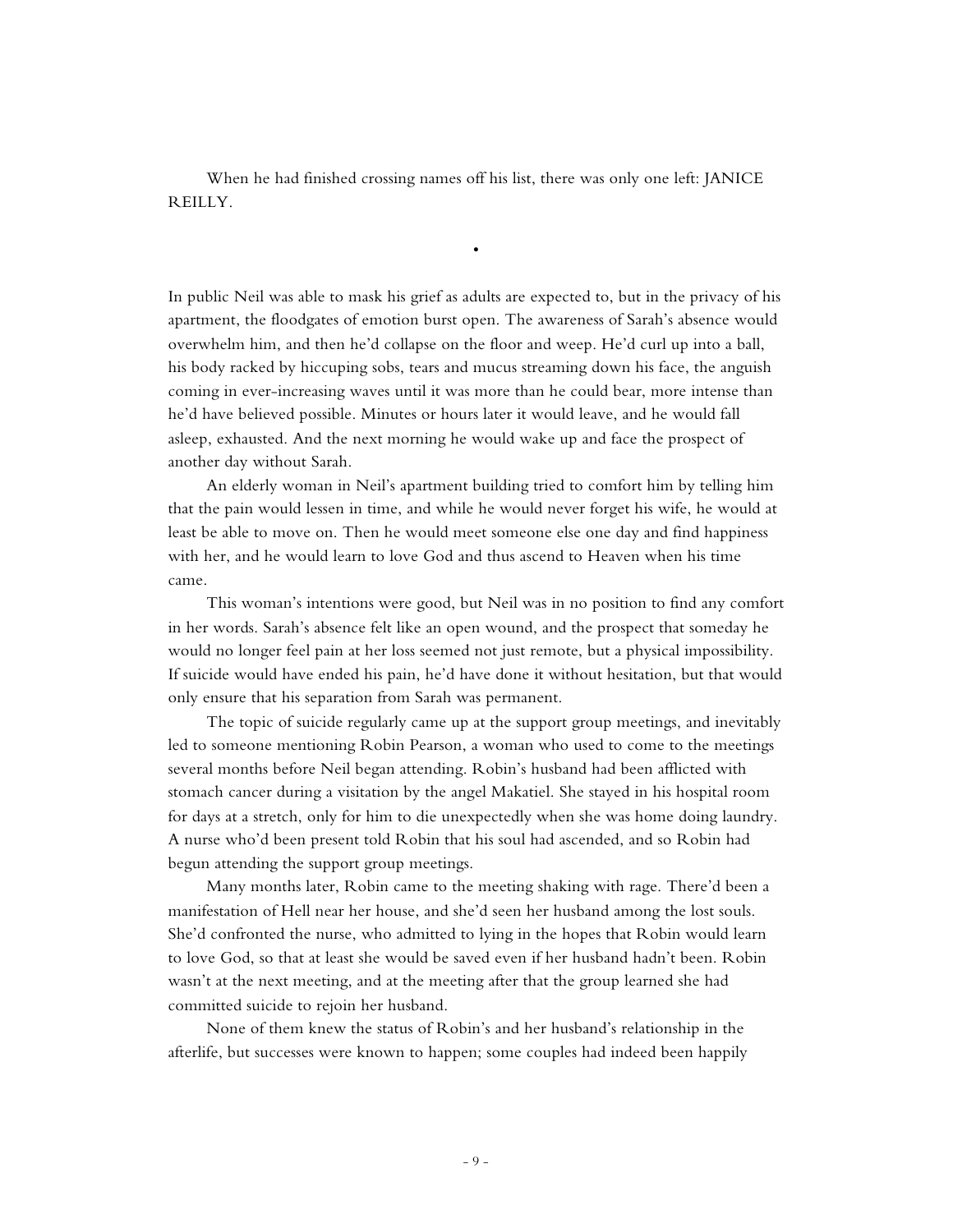reunited through suicide. The support group had attendees whose spouses had descended to Hell, and they talked about being torn between wanting to remain alive and wanting to rejoin their spouses. Neil wasn't in their situation, but his first response when listening to them had been envy: if Sarah had gone to Hell, suicide would be the solution to all his problems.

This led to a shameful self-knowledge for Neil. He realized that if he had to choose between going to Hell while Sarah went to Heaven, or having both of them go to Hell together, he would choose the latter: he would rather she be exiled from God than separated from him. He knew it was selfish, but he couldn't change how he felt: he believed Sarah could be happy in either place, but he could only be happy with her.

Neil's previous experiences with women had never been good. All too often he'd begin flirting with a woman while sitting at a bar, only to have her remember an appointment elsewhere the moment he stood up and his shortened leg came into view. Once, a woman he'd been dating for several weeks broke off their relationship, explaining that while she herself didn't consider his leg a defect, whenever they were seen in public together other people assumed there must be something wrong with her for being with him, and surely he could understand how unfair that was to her?

Sarah had been the first woman Neil met whose demeanor hadn't changed one bit, whose expression hadn't flickered toward pity or horror or even surprise when she first saw his leg. For that reason alone it was predictable that Neil would become infatuated with her; by the time he saw all the sides of her personality, he'd completely fallen in love with her. And because his best qualities came out when he was with her, she fell in love with him too.

Neil had been surprised when Sarah told him she was devout. There weren't many signs of her devotion—she didn't go to church, sharing Neil's dislike for the attitudes of most people who attended—but in her own, quiet way she was grateful to God for her life. She never tried to convert Neil, saying that devotion would come from within or not at all. They rarely had any cause to mention God, and most of the time it would've been easy for Neil to imagine that Sarah's views on God matched his own.

This is not to say that Sarah's devotion had no effect on Neil. On the contrary, Sarah was far and away the best argument for loving God that he had ever encountered. If love of God had contributed to making her the person she was, then perhaps it did make sense. During the years that the two of them were married, his outlook on life improved, and it probably would have reached the point where he was thankful to God, if he and Sarah had grown old together.

Sarah's death removed that particular possibility, but it needn't have closed the door on Neil's loving God. Neil could have taken it as a reminder that no one can count on having decades left. He could have been moved by the realization that, had he died with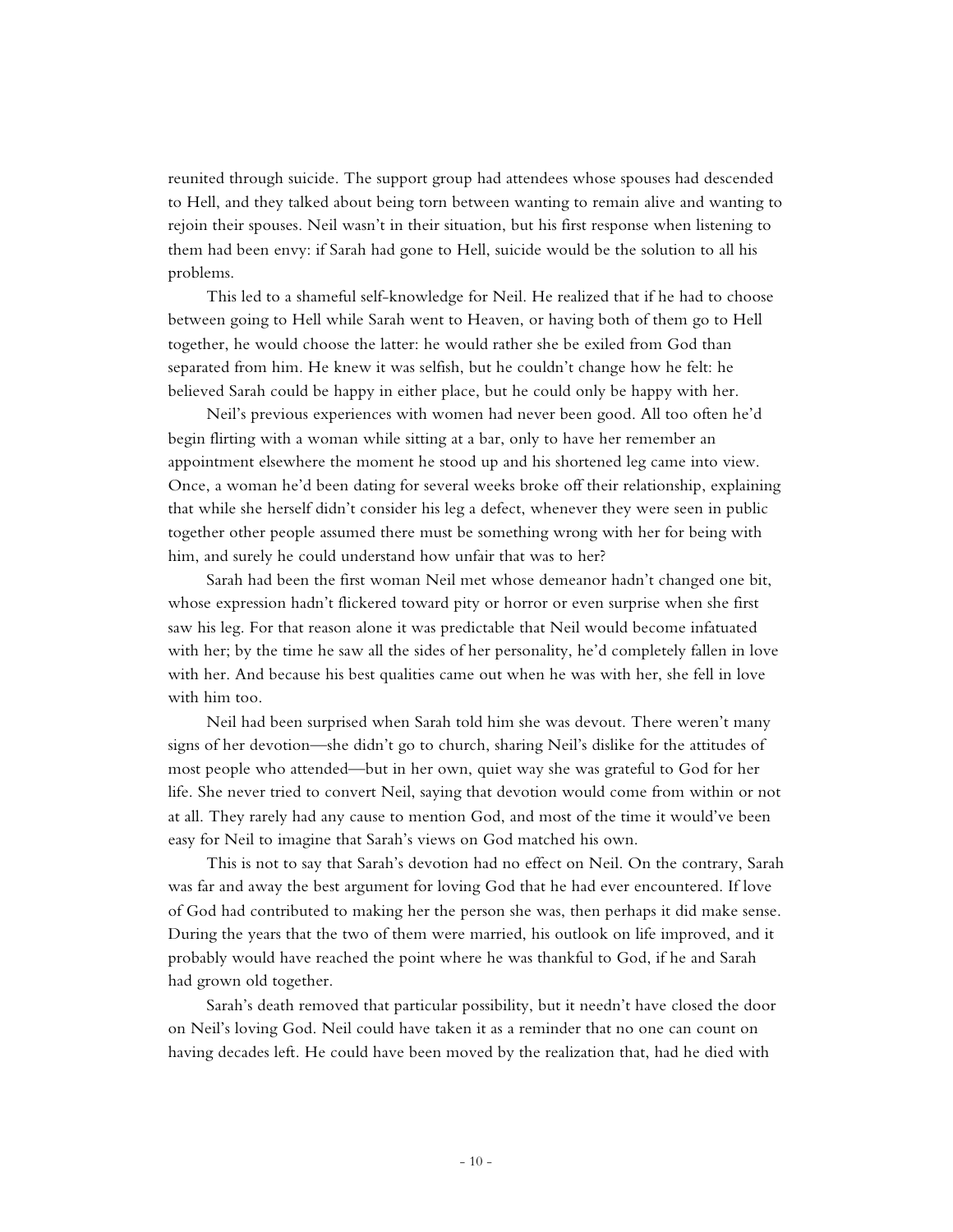her, his soul would've been lost and the two of them separated for eternity. He could have seen Sarah's death as a wake-up call, telling him to love God while he still had the chance.

Instead Neil became actively resentful of God. Sarah had been the greatest blessing of his life, and God had taken her away. Now he was expected to love Him for it? For Neil, it was like having a kidnapper demand love as ransom for his wife's return. Obedience he might have managed, but sincere, heartfelt love? That was a ransom he couldn't pay.

This paradox confronted several people in the support group. One of the attendees, a man named Phil Soames, correctly pointed out that thinking of it as a condition to be met would guarantee failure. You couldn't love God as a means to an end, you had to love Him for Himself. If your ultimate goal in loving God was a reunion with your spouse, you weren't demonstrating true devotion at all.

A woman in the support group named Valerie Tommasino said they shouldn't even try. She'd been reading a book published by the humanist movement; its members considered it wrong to love a God who inflicted such pain, and advocated that people act according to their own moral sense instead of being guided by the carrot and the stick. These were people who, when they died, descended to Hell in proud defiance of God.

Neil himself had read a pamphlet of the humanist movement; what he most remembered was that it had quoted the fallen angels. Visitations of fallen angels were infrequent, and caused neither good fortune nor bad; they weren't acting under God's direction, but just passing through the mortal plane as they went about their unimaginable business. On the occasions they appeared, people would ask them questions: Did they know God's intentions? Why had they rebelled? The fallen angels' reply was always the same: *Decide for yourselves. That is what we did. We advise you to do the same.*

Those in the humanist movement had decided, and if it weren't for Sarah, Neil would've made the identical choice. But he wanted her back, and the only way was to find a reason to love God.

Looking for any footing on which to build their devotion, some attendees of the support group took comfort in the fact that their loved ones hadn't suffered when God took them, but instead died instantly. Neil didn't even have that; Sarah had received horrific lacerations when the glass hit her. Of course, it could have been worse. One couple's teenage son had been trapped in a fire ignited by an angel's visitation, and received full-thickness burns over eighty percent of his body before rescue workers could free him; his eventual death was a mercy. Sarah had been fortunate by comparison, but not enough to make Neil love God.

Neil could think of only one thing that would make him give thanks to God, and that was if He allowed Sarah to appear before him. It would give him immeasurable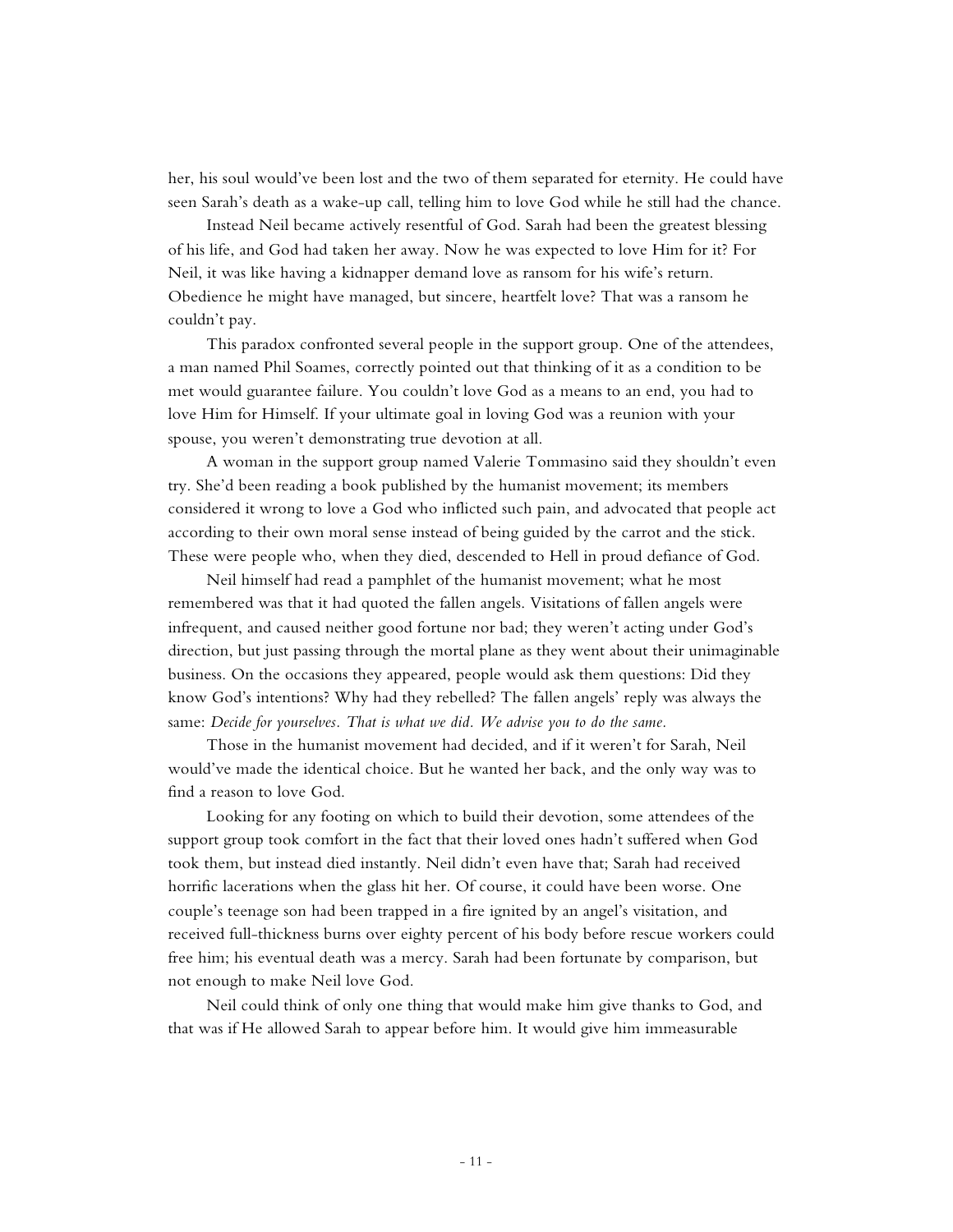comfort just to see her smile again; he'd never been visited by a saved soul before, and a vision now would have meant more to him than at any other point in his life.

But visions don't appear just because a person needs one, and none ever came to Neil. He had to find his own way toward God.

The next time he attended the support group meeting for witnesses of Nathanael's visitation, Neil sought out Benny Vasquez, the man whose eyes had been erased by Heaven's light. Benny didn't always attend because he was now being invited to speak at other meetings; few visitations resulted in an eyeless person, since Heaven's light entered the mortal plane only in the brief moments that an angel emerged from or reentered Heaven, so the eyeless were minor celebrities, and in demand as speakers to church groups.

Benny was now as sightless as any burrowing worm: not only were his eyes and sockets missing, his skull lacked even the space for such features, the cheekbones now abutting the forehead. The light that had brought his soul as close to perfection as was possible in the mortal plane had also deformed his body; it was commonly held that this illustrated the superfluity of physical bodies in Heaven. With the limited expressive capacity his face retained, Benny always wore a blissful, rapturous smile.

Neil hoped Benny could say something to help him love God. Benny described Heaven's light as infinitely beautiful, a sight of such compelling majesty that it vanquished all doubts. It constituted incontrovertible proof that God should be loved, an explanation that made it as obvious as  $1+1=2$ . Unfortunately, while Benny could offer many analogies for the effect of Heaven's light, he couldn't duplicate that effect with his own words. Those who were already devout found Benny's descriptions thrilling, but to Neil, they seemed frustratingly vague. So he looked elsewhere for counsel.

Accept the mystery, said the minister of the local church. If you can love God even though your questions go unanswered, you'll be the better for it.

Admit that you need Him, said the popular book of spiritual advice he bought. When you realize that self-sufficiency is an illusion, you'll be ready.

Submit yourself completely and utterly, said the preacher on the television. Receiving torment is how you prove your love. Acceptance may not bring you relief in this life, but resistance will only worsen your punishment.

All of these strategies have proven successful for different individuals; any one of them, once internalized, can bring a person to devotion. But these are not always easy to adopt, and Neil was one who found them impossible.

Neil finally tried talking to Sarah's parents, which was an indication of how desperate he was: his relationship with them had always been tense. While they loved Sarah, they often chided her for not being demonstrative enough in her devotion, and they'd been shocked when she married a man who wasn't devout at all. For her part,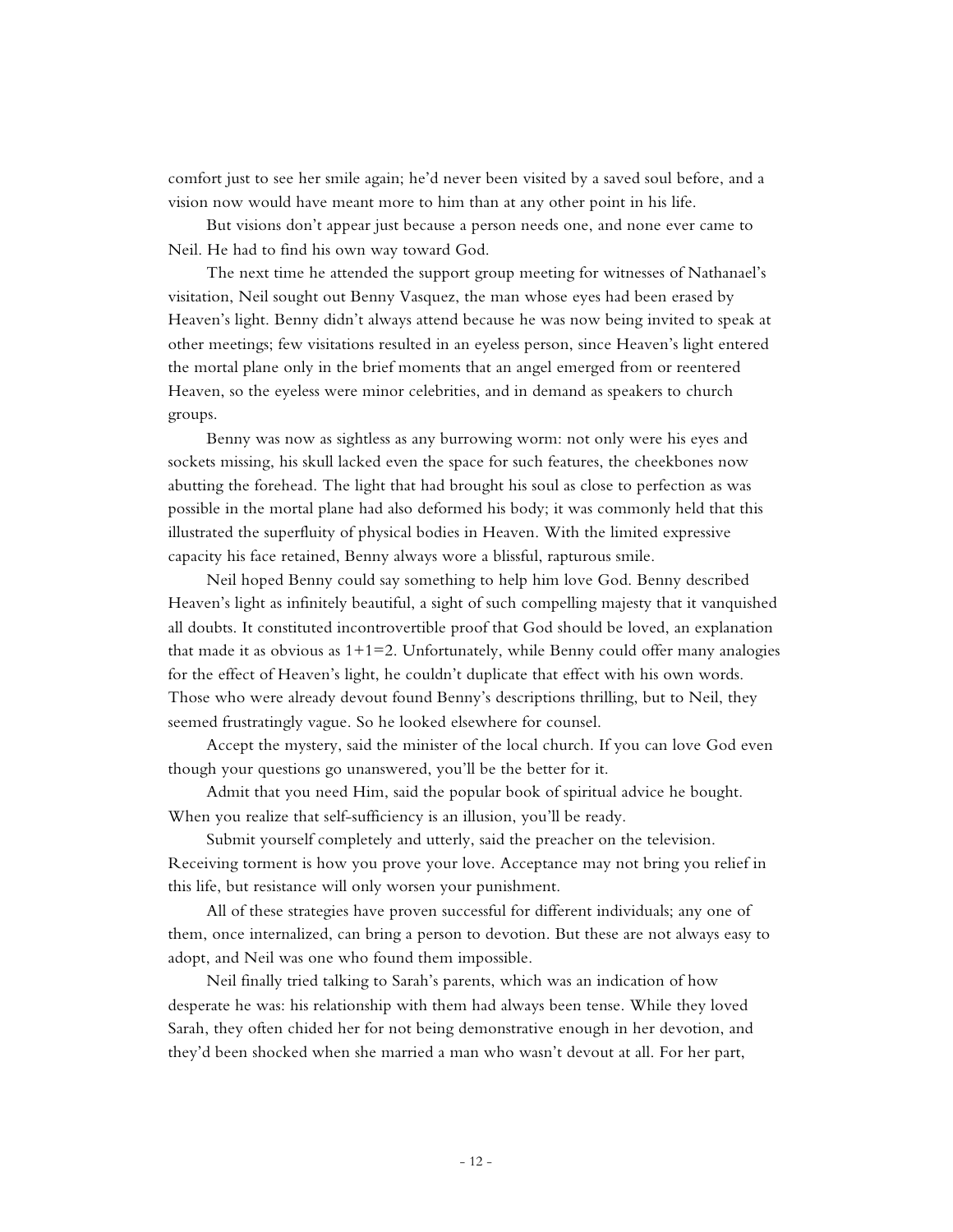Sarah had always considered her parents too judgmental, and their disapproval of Neil only reinforced her opinion. But now Neil felt he had something in common with them—after all, they were all mourning Sarah's loss—and so he visited them in their suburban colonial, hoping they could help him in his grief.

How wrong he was. Instead of sympathy, what Neil got from Sarah's parents was blame for her death. They'd come to this conclusion in the weeks after Sarah's funeral; they reasoned that she'd been taken to send him a message, and that they were forced to endure her loss solely because he hadn't been devout. They were now convinced that, his previous explanations notwithstanding, Neil's deformed leg was in fact God's doing, and if only he'd been properly chastened by it, Sarah might still be alive.

Their reaction shouldn't have come as a surprise: throughout Neil's life, people had attributed moral significance to his leg even though God wasn't responsible for it. Now that he'd suffered a misfortune for which God was unambiguously responsible, it was inevitable that someone would assume he deserved it. It was purely by chance that Neil heard this sentiment when he was at his most vulnerable, and it could have the greatest impact on him.

Neil didn't think his in-laws were right, but he began to wonder if he might not be better off if he did. Perhaps, he thought, it'd be better to live in a story where the righteous were rewarded and the sinners were punished, even if the criteria for righteousness and sinfulness eluded him, than to live in a reality where there was no justice at all. It would mean casting himself in the role of sinner, so it was hardly a comforting lie, but it offered one reward that his own ethics couldn't: believing it would reunite him with Sarah.

Sometimes even bad advice can point a man in the right direction. It was in this manner that his in-laws' accusations ultimately pushed Neil closer to God.

•

More than once when she was evangelizing, Janice had been asked if she ever wished she had legs, and she had always answered—honestly—no, she didn't. She was content as she was. Sometimes her questioner would point out that she couldn't miss what she'd never known, and she might feel differently if she'd been born with legs and lost them later on. Janice never denied that. But she could truthfully say that she felt no sense of being incomplete, no envy for people with legs; being legless was part of her identity. She'd never bothered with prosthetics, and had a surgical procedure been available to provide her with legs, she'd have turned it down. She had never considered the possibility that God might restore her legs.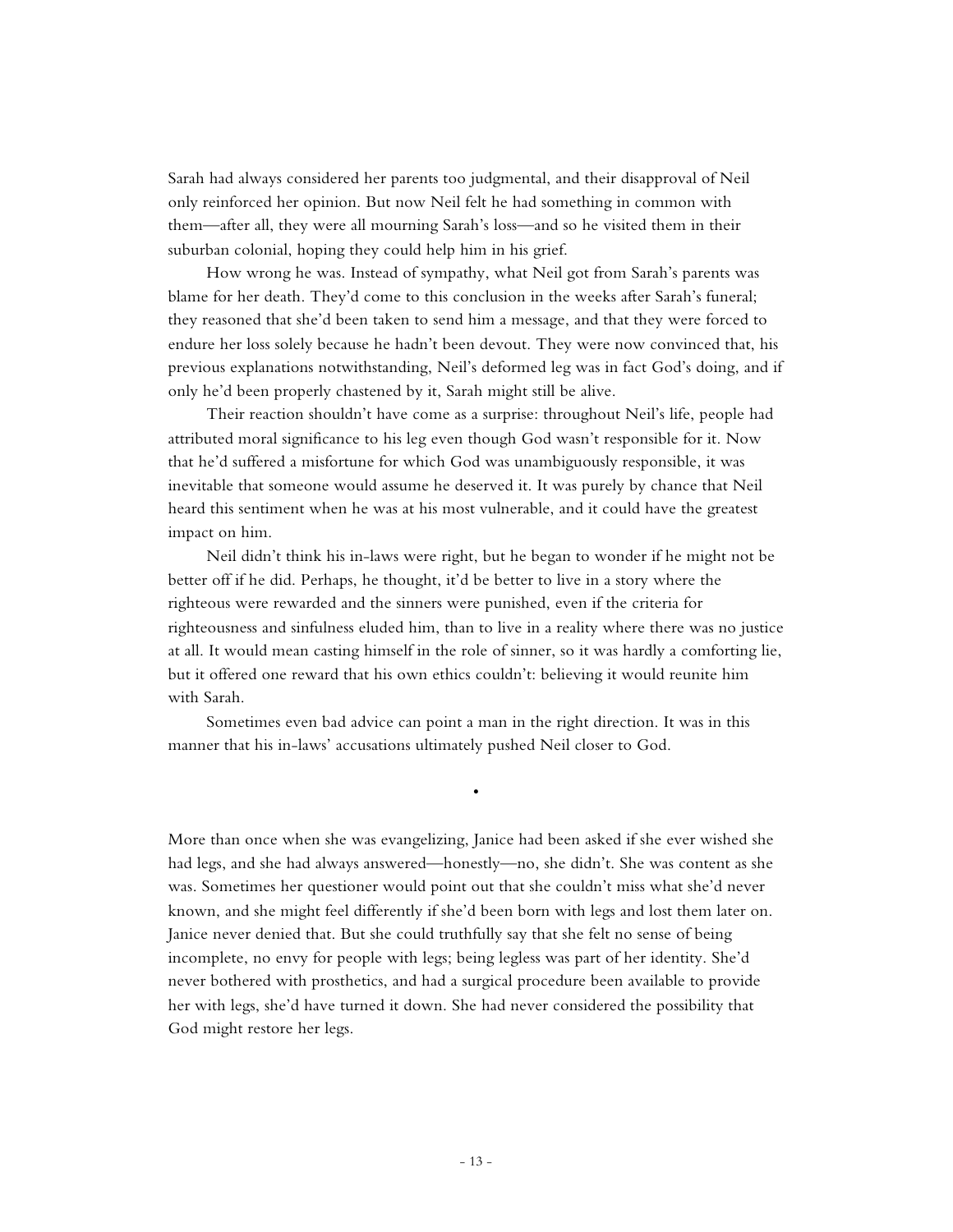One of the unexpected side effects of having legs was the increased attention she received from men. In the past she'd mostly attracted men with amputee fetishes or sainthood complexes; now all sorts of men seemed drawn to her. So when she first noticed Ethan Mead's interest in her, she thought it was romantic in nature; this possibility was particularly distressing since he was obviously married.

Ethan had begun talking to Janice at the support group meetings, and then began attending her public speaking engagements. It was when he suggested they have lunch together that Janice asked him about his intentions, and he explained his theory. He didn't know *how* his fate was intertwined with hers; he knew only that it was. She was skeptical, but she didn't reject his theory outright. Ethan admitted that he didn't have answers for her own questions, but he was eager to do anything he could to help her find them. Janice cautiously agreed to help him in his search for meaning, and Ethan promised that he wouldn't be a burden. They met on a regular basis and talked about the significance of visitations.

Meanwhile Ethan's wife, Claire, grew worried. Ethan assured her that he had no romantic feelings toward Janice, but that didn't alleviate her concerns. She knew that extreme circumstances could create a bond between individuals, and she feared that Ethan's relationship with Janice—romantic or not—would threaten their marriage.

Ethan suggested to Janice that he, as a librarian, could help her do some research. Neither of them had ever heard of a previous instance where God had left His mark on a person in one visitation and removed it in another. Ethan looked for previous examples in hopes that they might shed some light on Janice's situation. There were a few instances of individuals receiving multiple miracle cures over their lifetimes, but their illnesses or disabilities had always been of natural origin, not given to them in a visitation. There was one anecdotal report of a man being struck blind for his sins, changing his ways, and later having his sight restored, but it was classified as an urban legend.

Even if that account had a basis in truth, it didn't provide a useful precedent for Janice's situation: her legs had been removed before her birth, and so couldn't have been a punishment for anything she'd done. Was it possible that Janice's condition had been a punishment for something her mother or father had done? Could her restoration mean they had finally earned her cure? She couldn't believe that.

If her deceased relatives were to appear in a vision, Janice would've been reassured about the restoration of her legs. The fact that they didn't made her suspect something was amiss, but she didn't believe that it was a punishment. Perhaps it had been a mistake, and she'd received a miracle meant for someone else; perhaps it was a test, to see how she would respond to being given too much. In either case, there seemed only one course of action: she would, with utmost gratitude and humility, offer to return her gift. To do so, she would go on a pilgrimage.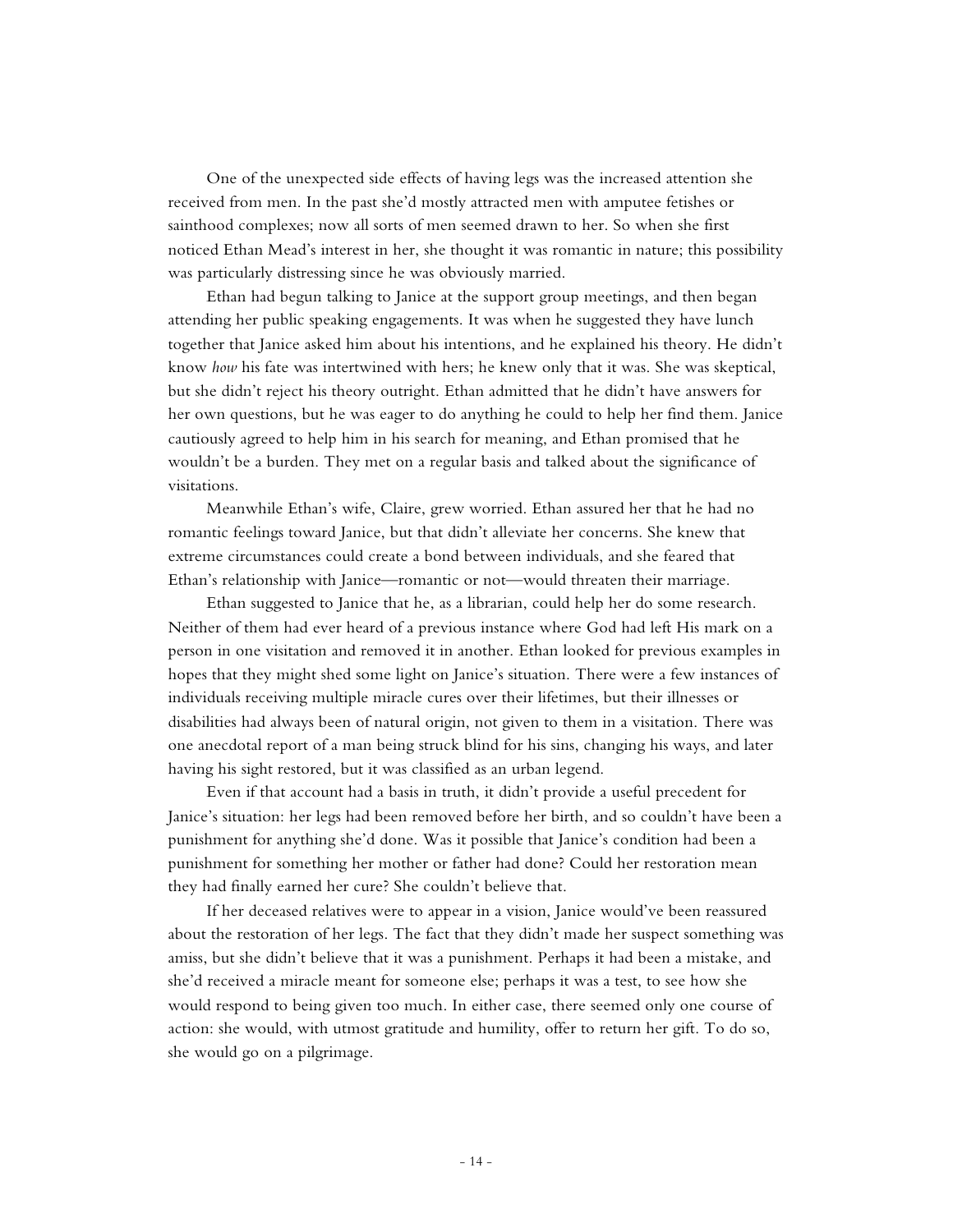Pilgrims traveled great distances to visit the holy sites and wait for a visitation, hoping for a miracle cure. Whereas in most of the world one could wait an entire lifetime and never experience a visitation, at a holy site one might only wait months, sometimes weeks. Pilgrims knew that the odds of being cured were still poor; of those who stayed long enough to witness a visitation, the majority did not receive a cure. But they were often happy just to have seen an angel, and they returned home better able to face what awaited them, whether it be imminent death or life with a crippling disability. And of course, just living through a visitation made many people appreciate their situations; invariably, a small number of pilgrims were killed during each visitation.

Janice was willing to accept the outcome whatever it was. If God saw fit to take her, she was ready. If God removed her legs again, she would resume the work she'd always done. If God let her legs remain, she hoped she would receive the epiphany she needed to speak with conviction about her gift.

She hoped, however, that her miracle would be taken back and given to someone who truly needed it. She didn't suggest to anyone that they accompany her in hopes of receiving the miracle she was returning, feeling that that would've been presumptuous, but she privately considered her pilgrimage a request on behalf of those who were in need.

Her friends and family were confused at Janice's decision, seeing it as questioning God. As word spread, she received many letters from followers, variously expressing dismay, bafflement, and admiration for her willingness to make such a sacrifice.

As for Ethan, he was completely supportive of Janice's decision, and excited for himself. He now understood the significance of Rashiel's visitation for him: it indicated that the time had come for him to act. His wife, Claire, strenuously opposed his leaving, pointing out that he had no idea how long he might be away, and that she and their children needed him too. It grieved him to go without her support, but he had no choice. Ethan would go on a pilgrimage, and at the next visitation, he would learn what God intended for him.

Neil's visit to Sarah's parents caused him to give further thought to his conversation with Benny Vasquez. While he hadn't gotten a lot out of Benny's words, he'd been impressed by the absoluteness of Benny's devotion. No matter what misfortune befell him in the future, Benny's love of God would never waver, and he would ascend to Heaven when he died. That fact offered Neil a very slim opportunity, one that had seemed so unattractive he hadn't considered it before; but now, as he was growing more desperate, it was beginning to look expedient.

•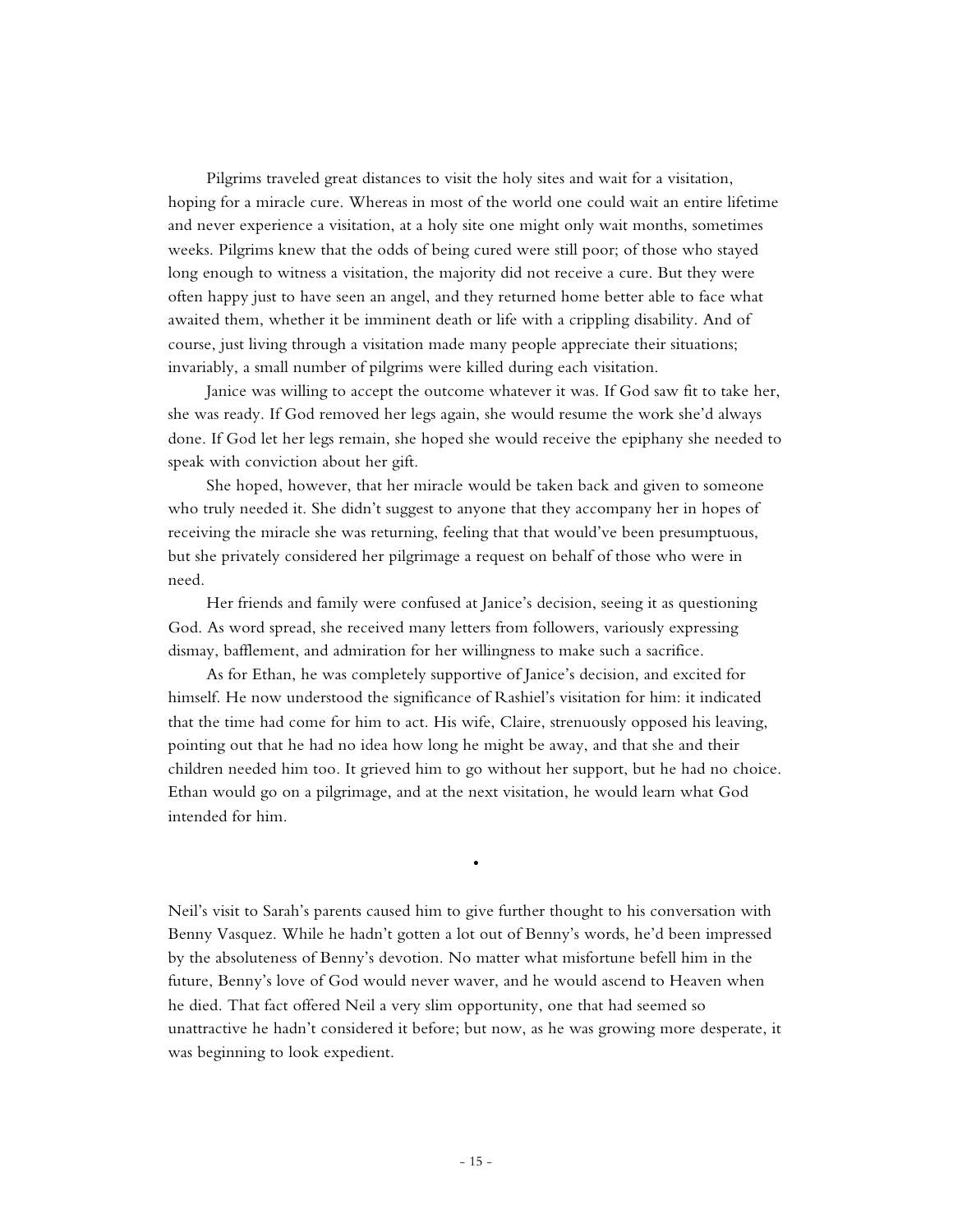Every holy site had its pilgrims who, rather than looking for a miracle cure, deliberately sought out Heaven's light. Those who saw it were always accepted into Heaven when they died, no matter how selfish their motives had been; there were some who wished to have their ambivalence removed so they could be reunited with their loved ones, and others who'd always lived a sinful life and wanted to escape the consequences.

In the past there'd been some doubt as to whether Heaven's light could indeed overcome *all* the spiritual obstacles to becoming saved. The debate ended after the case of Barry Larsen, a serial rapist and murderer who, while disposing of the body of his latest victim, witnessed an angel's visitation and saw Heaven's light. At Larsen's execution, his soul was seen ascending to Heaven, much to the outrage of his victims' families. Priests tried to console them, assuring them—on the basis of no evidence whatsoever—that Heaven's light must have subjected Larsen to many lifetimes' worth of penance in a moment, but their words provided little comfort.

For Neil this offered a loophole, an answer to Phil Soames's objection; it was the one way that he could love Sarah more than he loved God, and still be reunited with her. It was how he could be selfish and still get into Heaven. Others had done it; perhaps he could too. It might not be just, but at least it was predictable.

At an instinctual level, Neil was averse to the idea: it sounded like undergoing brainwashing as a cure for depression. He couldn't help but think that it would change his personality so drastically that he'd cease to be himself. Then he remembered that everyone in Heaven had undergone a similar transformation; the saved were just like the eyeless except that they no longer had bodies. This gave Neil a clearer image of what he was working toward: no matter whether he became devout by seeing Heaven's light or by a lifetime of effort, any ultimate reunion with Sarah couldn't re-create what they'd shared in the mortal plane. In Heaven, they would both be different, and their love for each other would be mixed with the love that all the saved felt for everything.

This realization didn't diminish Neil's longing for a reunion with Sarah. In fact it sharpened his desire, because it meant that the reward would be the same no matter what means he used to achieve it; the shortcut led to precisely the same destination as the conventional path.

On the other hand, seeking Heaven's light was far more difficult than an ordinary pilgrimage, and far more dangerous. Heaven's light leaked through only when an angel entered or left the mortal plane, and since there was no way to predict where an angel would first appear, light-seekers had to converge on the angel after its arrival and follow it until its departure. To maximize their chances of being in the narrow shaft of Heaven's light, they followed the angel as closely as possible during its visitation; depending on the angel involved, this might mean staying alongside the funnel of a tornado, the wavefront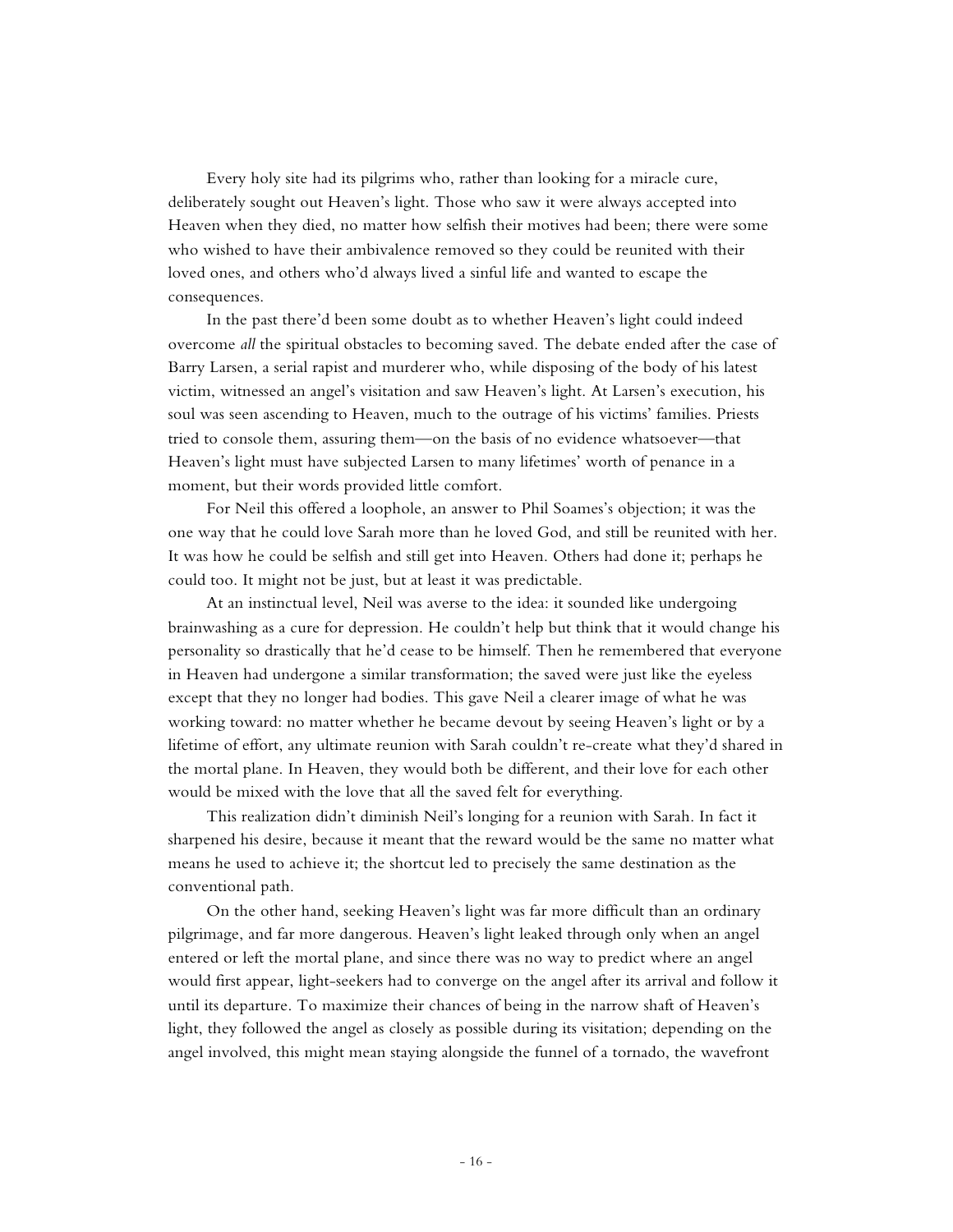of a flash flood, or the expanding tip of a chasm as it split apart the landscape. Far more light-seekers died in the attempt than succeeded.

Statistics about the souls of failed light-seekers were difficult to compile, since there were few witnesses to such expeditions, but the numbers so far were not encouraging. In sharp contrast to ordinary pilgrims who died without receiving their sought-after cure, of which roughly half were admitted into Heaven, every single failed light-seeker had descended to Hell. Perhaps only people who were already lost ever considered seeking Heaven's light, or perhaps death in such circumstances was considered suicide. In any case, it was clear to Neil that he needed to be ready to accept the consequences of embarking on such an attempt.

The entire idea had an all-or-nothing quality to it that Neil found both frightening and attractive. He found the prospect of going on with his life, trying to love God, increasingly maddening. He might try for decades and not succeed. He might not even have that long; as he'd been reminded so often lately, visitations served as a warning to prepare one's soul, because death might come at any time. He could die tomorrow, and there was no chance of his becoming devout in the near future by conventional means.

It's perhaps ironic that, given his history of not following Janice Reilly's example, Neil took notice when she reversed her position. He was eating breakfast when he happened to see an item in the newspaper about her plans for a pilgrimage, and his immediate reaction was anger: how many blessings would it take to satisfy that woman? After considering it more, he decided that if she, having received a blessing, deemed it appropriate to seek God's assistance in coming to terms with it, then there was no reason he, having received such terrible misfortune, shouldn't do the same. And that was enough to tip him over the edge.

•

Holy sites were invariably in inhospitable places: one was an atoll in the middle of the ocean, while another was in the mountains at an elevation of twenty thousand feet. The one that Neil traveled to was in a desert, an expanse of cracked mud reaching miles in every direction; it was desolate, but it was relatively accessible and thus popular among pilgrims. The appearance of the holy site was an object lesson in what happened when the celestial and terrestrial realms touched: the landscape was variously scarred by lava flows, gaping fissures, and impact craters. Vegetation was scarce and ephemeral, restricted to growing in the interval after soil was deposited by floodwaters or whirlwinds and before it was scoured away again.

Pilgrims took up residence all over the site, forming temporary villages with their tents and camper vans; they all made guesses as to what location would maximize their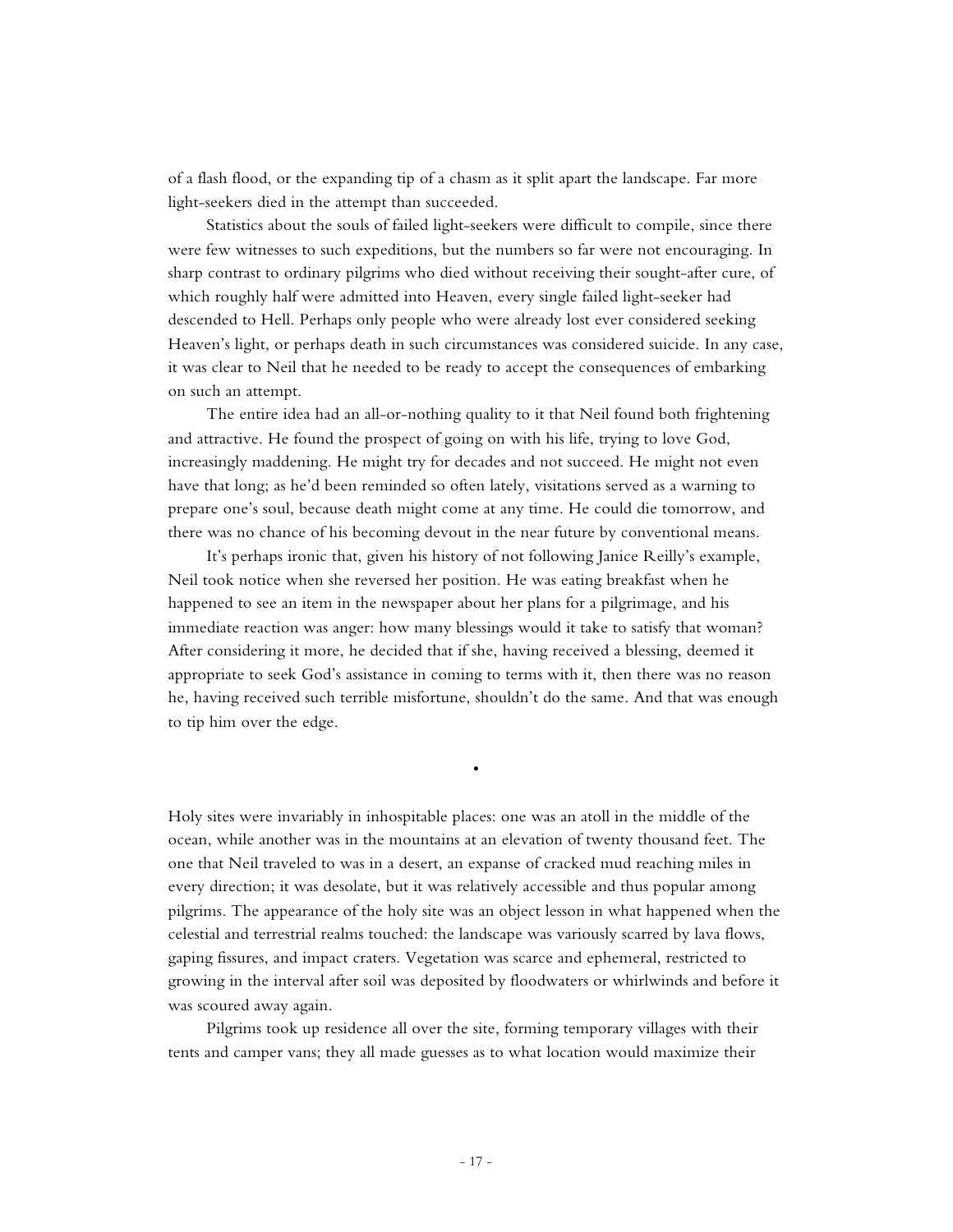chances of seeing the angel while minimizing the risk of injury or death. Some protection was offered by curved banks of sandbags, left over from years past and rebuilt as needed. A site-specific paramedic and fire department ensured that paths were kept clear so rescue vehicles could go where they were needed. Pilgrims either brought their own food and water or purchased them from vendors charging exorbitant prices; everyone paid a fee to cover the cost of waste removal.

Light-seekers always had off-road vehicles to better cross rough terrain when it came time to follow the angel. Those who could afford it drove alone; those who couldn't formed groups of two or three or four. Neil didn't want to be a passenger reliant on another person, nor did he want the responsibility of driving anyone else. This might be his final act on earth, and he felt he should do it alone. The cost of Sarah's funeral had depleted their savings, so Neil sold all his possessions in order to purchase a suitable vehicle: a pickup truck equipped with aggressively knurled tires and heavy-duty shock absorbers.

As soon as he arrived, Neil started doing what all the other light-seekers did: crisscrossing the site in his vehicle, trying to familiarize himself with its topography. It was on one of his drives around the site's perimeter that he met Ethan; Ethan flagged him down after his own car had stalled on his return from the nearest grocery store, eighty miles away. Neil helped him get his car started again, and then, at Ethan's insistence, followed him back to his campsite for dinner. Janice wasn't there when they arrived, having gone to visit some pilgrims several tents over; Neil listened politely while Ethan—heating prepackaged meals over a bottle of propane—began describing the events that had brought him to the holy site.

When Ethan mentioned Janice Reilly's name, Neil couldn't mask his surprise. He had no desire to speak with her again, and immediately excused himself to leave. He was explaining to a puzzled Ethan that he'd forgotten a previous engagement when Janice arrived.

She was startled to see Neil there, but asked him to stay. Ethan explained why he'd invited Neil to dinner, and Janice told him where she and Neil had met. Then she asked Neil what had brought him to the holy site. When he told them he was a light-seeker, Ethan and Janice immediately tried to persuade him to reconsider his plans. He might be committing suicide, said Ethan, and there were always better alternatives than suicide. Seeing Heaven's light was not the answer, said Janice; that wasn't what God wanted. Neil stiffly thanked them for their concern, and left.

During the weeks of waiting, Neil spent every day driving around the site; maps were available, and were updated after each visitation, but they were no substitute for driving the terrain yourself. On occasion he would see a light-seeker who was obviously experienced in off-road driving, and ask him—the vast majority of the light-seekers were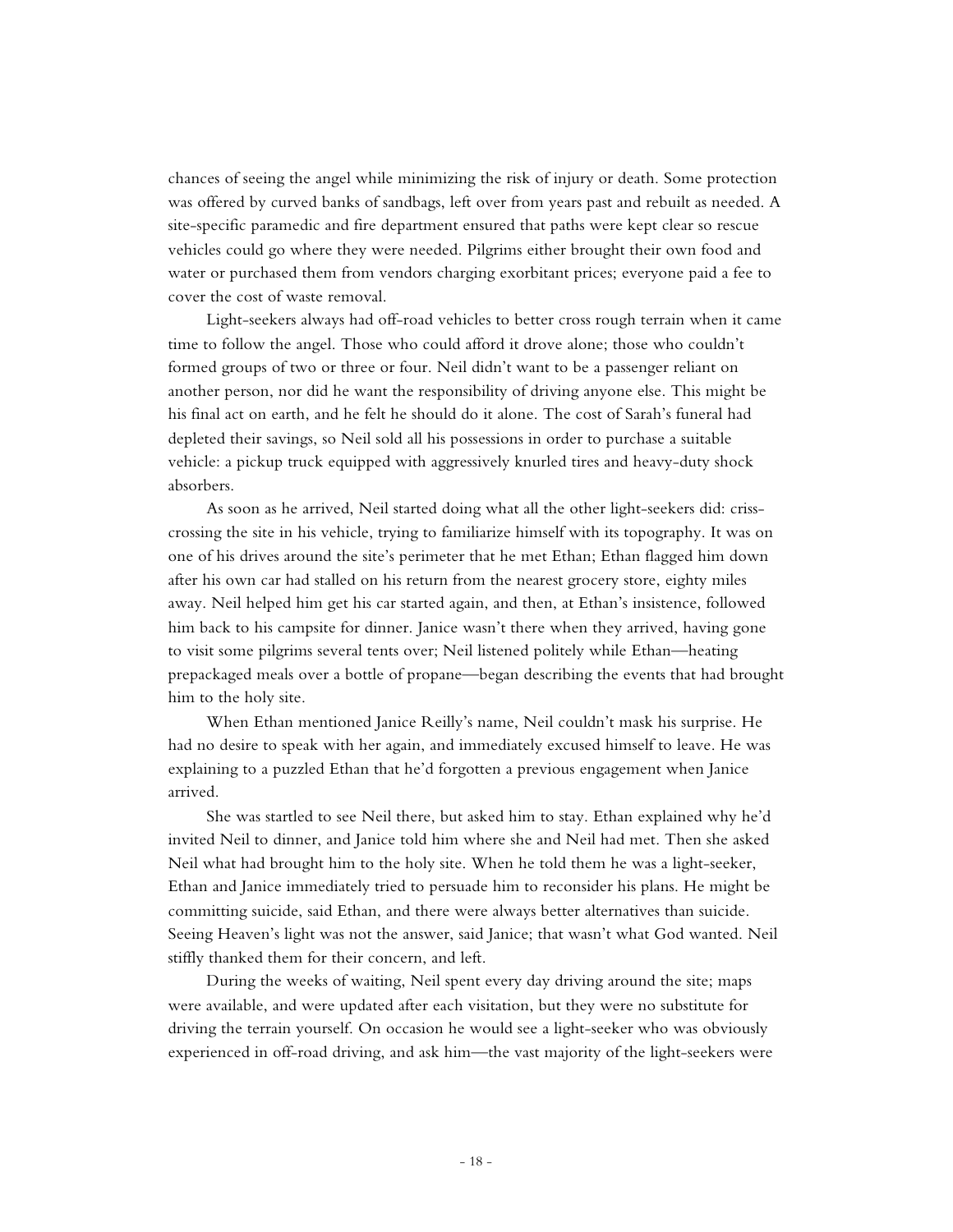men—for tips on negotiating a specific type of terrain. Some had been at the site for several visitations, having neither succeeded or failed at their previous attempts. They were glad to share tips on how best to pursue an angel, but never offered any personal information about themselves. Neil found the tone of their conversation peculiar, simultaneously hopeful and hopeless, and wondered if he sounded the same.

Ethan and Janice passed the time by getting to know some of the other pilgrims. Their reactions to Janice's situation were mixed: some thought her ungrateful, while others thought her generous. Most found Ethan's story interesting, since he was one of the very few pilgrims seeking something other than a miracle cure. For the most part, there was a feeling of camaraderie that sustained them during the long wait.

Neil was driving around in his truck when dark clouds began coalescing in the southeast, and the word came over the CB radio that a visitation had begun. He stopped the vehicle to insert earplugs into his ears and don his helmet; by the time he was finished, flashes of lightning were visible, and a light-seeker near the angel reported that it was Barakiel, and it appeared to be moving due north. Neil turned his truck east in anticipation and began driving at full speed.

There was no rain or wind, only dark clouds from which lightning emerged. Over the radio other light-seekers relayed estimates of the angel's direction and speed, and Neil headed northeast to get in front of it. At first he could gauge his distance from the storm by counting how long it took for the thunder to arrive, but soon the lightning bolts were striking so frequently that he couldn't match up the sounds with the individual strikes.

He saw the vehicles of two other light-seekers converging. They began driving in parallel, heading north, over a heavily cratered section of ground, bouncing over small ones and swerving to avoid the larger ones. Bolts of lightning were striking the ground everywhere, but they appeared to be radiating from a point south of Neil's position; the angel was directly behind him, and closing.

Even through his earplugs, the roar was deafening. Neil could feel his hair rising from his skin as the electric charge built up around him. He kept glancing in his rearview mirror, trying to ascertain where the angel was while wondering how close he ought to get.

His vision grew so crowded with afterimages that it became difficult to distinguish actual bolts of lightning among them. Squinting at the dazzle in his mirror, he realized he was looking at a continuous bolt of lightning, undulating but uninterrupted. He tilted the driver's-side mirror upward to get a better look, and saw the source of the lightning bolt, a seething, writhing mass of flames, silver against the dusky clouds: the angel Barakiel.

It was then, while Neil was transfixed and paralyzed by what he saw, that his pickup truck crested a sharp outcropping of rock and became airborne. The truck smashed into a boulder, the entire force of the impact concentrated on the vehicle's left front end,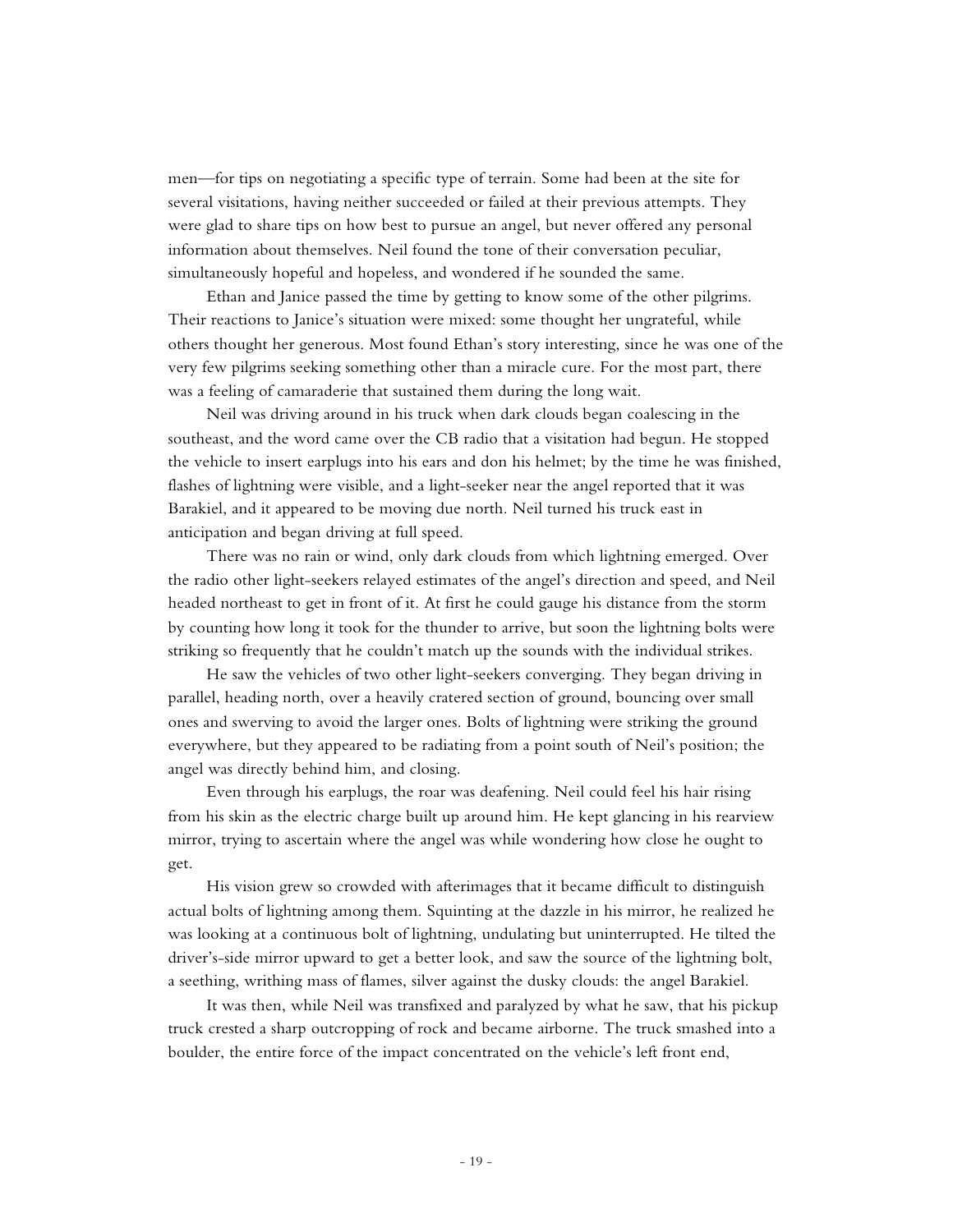crumpling it like foil. The intrusion into the driver's compartment fractured both of Neil's legs and nicked his left femoral artery. Neil began, slowly but surely, bleeding to death.

He didn't try to move; he wasn't in physical pain at the moment, but he somehow knew that the slightest movement would be excruciating. It was obvious that he was pinned in the truck, and there was no way he could pursue Barakiel even if he weren't. Helplessly, he watched the lightning storm move further and further away.

As he watched it, Neil began crying. He was filled with a mixture of regret and selfcontempt, cursing himself for ever thinking that such a scheme could succeed. He would have begged for the opportunity to do it over again, promised to spend the rest of his days learning to love God, if only he could live, but he knew that no bargaining was possible and he had only himself to blame. He apologized to Sarah for losing his chance at being reunited with her, for throwing his life away on a gamble instead of playing it safe. He prayed that she understood that he'd been motivated by his love for her, and that she would forgive him.

Through his tears he saw a woman running toward him, and recognized her as Janice Reilly. He realized his truck had crashed no more than a hundred yards from her and Ethan's campsite. There was nothing she could do, though; he could feel the blood draining out of him, and knew that he wouldn't live long enough for a rescue vehicle to arrive. He thought Janice was calling to him, but his ears were ringing too badly for him to hear anything. He could see Ethan Mead behind her, also starting to run toward him.

Then there was a flash of light and Janice was knocked off her feet as if she'd been struck by a sledgehammer. At first he thought she'd been hit by lightning, but then he realized that the lightning had already ceased. It was when she stood up again that he saw her face, steam rising from newly featureless skin, and he realized that Janice had been struck by Heaven's light.

Neil looked up, but all he saw were clouds; the shaft of light was gone. It seemed as if God were taunting him, not only by showing him the prize he'd lost his life trying to acquire while still holding it out of reach, but also by giving it to someone who didn't need it or even want it. God had already wasted a miracle on Janice, and now He was doing it again.

It was at that moment that another beam of Heaven's light penetrated the cloud cover and struck Neil, trapped in his vehicle.

Like a thousand hypodermic needles the light punctured his flesh and scraped across his bones. The light unmade his eyes, turning him into not a formerly sighted being, but a being never intended to possess vision. And in doing so the light revealed to Neil all the reasons he should love God.

He loved Him with an utterness beyond what humans can experience for one another. To say it was unconditional was inadequate, because even the word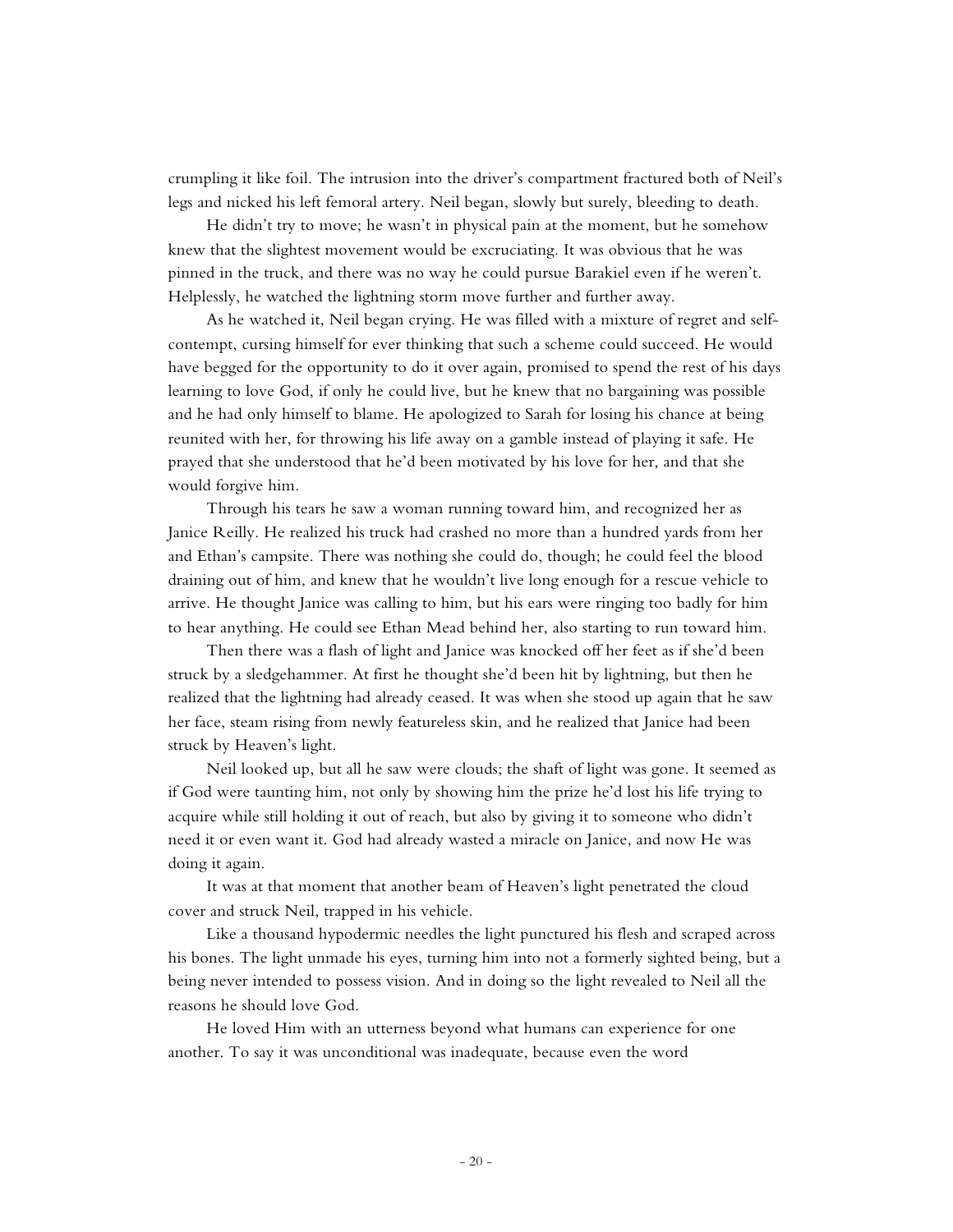"unconditional" required the concept of a condition and such an idea was no longer comprehensible to him: every phenomenon in the universe was nothing less than an explicit reason to love Him. No circumstance could be an obstacle or even an irrelevancy, but only another reason to be grateful, a further inducement to love. Neil thought of the grief that had driven him to suicidal recklessness, and the pain and terror that Sarah had experienced before she died, and still he loved God, not in spite of their suffering, but because of it.

He renounced all his previous anger and ambivalence and desire for answers. He was grateful for all the pain he'd endured, contrite for not previously recognizing it as the gift it was, euphoric that he was now being granted this insight into his true purpose. He understood how life was an undeserved bounty, how even the most virtuous were not worthy of the glories of the mortal plane.

For him the mystery was solved, because he understood that everything in life is love, even pain, especially pain.

So minutes later, when Neil finally bled to death, he was truly worthy of salvation. And God sent him to Hell anyway.

•

Ethan saw all of this. He saw Neil and Janice remade by Heaven's light, and he saw the pious love on their eyeless faces. He saw the skies become clear and the sunlight return. He was holding Neil's hand, waiting for the paramedics, when Neil died, and he saw Neil's soul leave his body and rise toward Heaven, only to descend into Hell.

Janice didn't see it, for by then her eyes were already gone. Ethan was the sole witness, and he realized that this was God's purpose for him: to follow Janice Reilly to this point and to see what she could not.

When statistics were compiled for Barakiel's visitation, it turned out that there had been a total of ten casualties, six among light-seekers and four among ordinary pilgrims. Nine pilgrims received miracle cures; the only individuals to see Heaven's light were Janice and Neil. There were no statistics regarding how many pilgrims had felt their lives changed by the visitation, but Ethan counted himself among them.

Upon returning home, Janice resumed her evangelism, but the topic of her speeches has changed. She no longer speaks about how the physically handicapped have the resources to overcome their limitations; instead she, like the other eyeless, speaks about the unbearable beauty of God's creation. Many who used to draw inspiration from her are disappointed, feeling they've lost a spiritual leader. When Janice had spoken of the strength she had as an afflicted person, her message was rare, but now that she's eyeless,